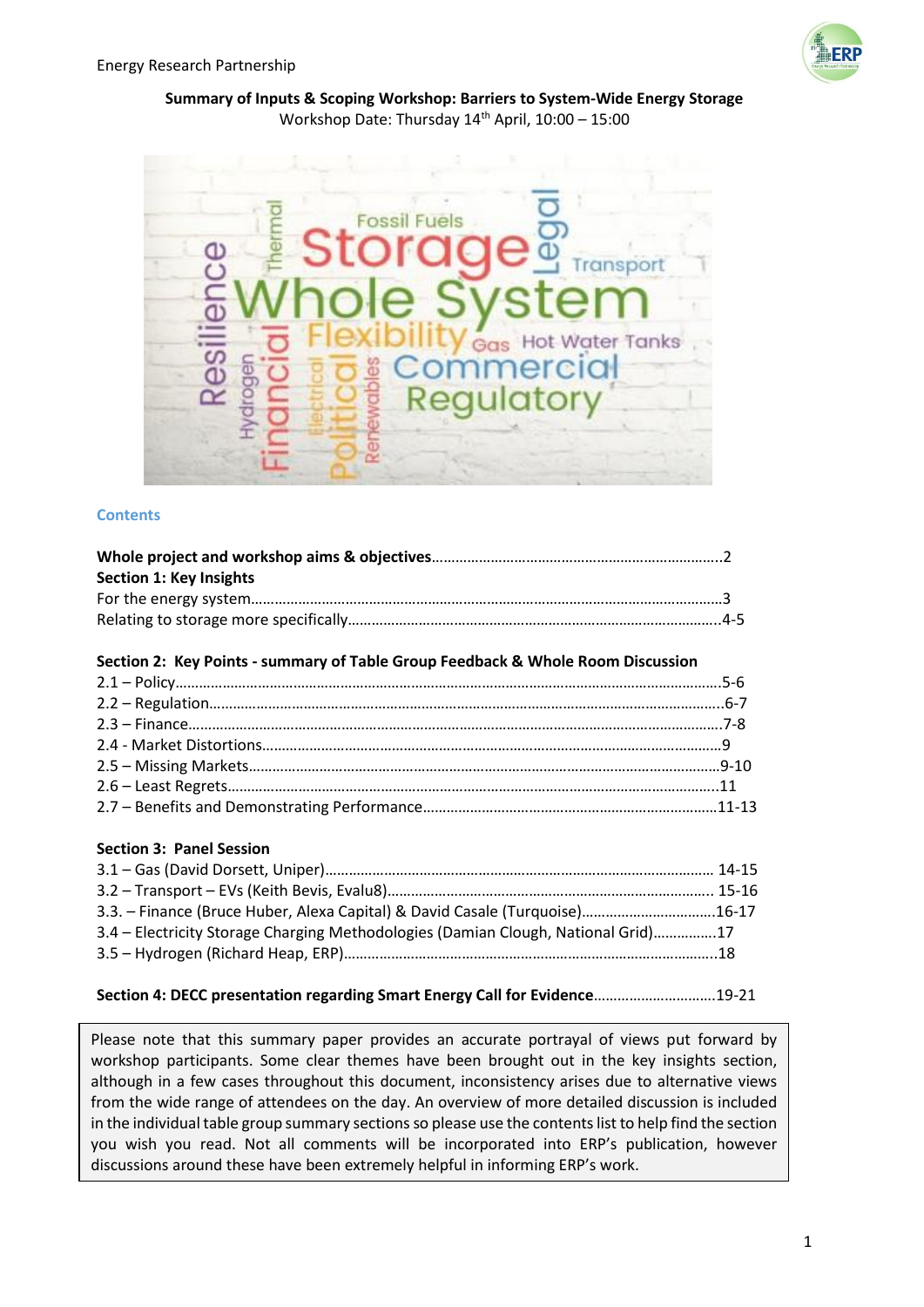

## **Summary of Inputs & Scoping Workshop: Barriers to System-Wide Energy Storage** Workshop Date: Thursday 14<sup>th</sup> April, 10:00 - 15:00

This paper provides the summary of a workshop organised and facilitated by the ERP to discuss *Barriers to System-Wide Energy Storage*. The workshop is part of a wider ongoing project which will result in a publication in October 2016.

A broad range of workshop attendees from across the energy system - from the electricity, gas, heat, hydrogen and transport sectors, specifically with knowledge relating to the financial, legal, political, commercial and regulatory challenges for energy storage - were invited to help ERP uncover the barriers and in turn, inform our project work.

# **All workshop documents and presentations are available via the [ERP project webpage.](http://erpuk.org/project/barriers-system-wide-energy-storage/)**

## **Objectives of ERP Project - Barriers to System-Wide Energy Storage**

The objectives of ERP's wider project work are listed below. The workshop aims & objectives were directly related to **project objective 1** below:

- ERP's work will focus on the *financial, legal, political, commercial and regulatory* challenges to **system-wide** Energy Storage
- $\triangleright$  The work will consider the whole system need for storage and will:
	- 1. **Identify barriers** & ways to overcome them
	- 2. In doing so, will **provide clarity** for: policy-makers, regulators, network operators, customers, investors & ES developers (tech & supply chain developers) to…
	- 3. Where appropriate, **help catalyse & mobilise Energy Storage supply chains** of value to the UK, stimulating investment.

Workshop discussions were therefore largely focused around identifying the *barriers* to system-wide energy storage. Some solutions were also raised for discussion and have been noted in the summary below. Discussions around solutions often posed further questions however and will therefore provide ongoing considerations for the ERP.

In the first half of its work, ERP plans to focus on the barriers identified, ensuring these are highlighted amongst ERP members and wider parties for discussion. Where questions regarding solutions have been posed, these will be considered in the second half of ERP's work (post-July 2016).

Section 1 below provides key insights collated from discussions on the day.

Section 2 has been derived from table groups assigned as part of the workshop. There is some natural overlap of themes within the sections but where possible, summarised notes have been grouped accordingly.

Two additional sections (3&4) have been included below, summarising a panel debate and a short presentation from DECC regarding itsrecent *'Towards a Smart Energy System'* publication and upcoming call for evidence on Smart Energy.

## **A note to workshop attendees**

ERP would like to extend their thanks to all workshop attendees for their time and contributions on the day which will help to inform ERP's overall project work & publication. If you have any further comments, considerations or feedback to add following the dissemination of this workshop summary, please contact [helen.thomas@erpuk.org](mailto:helen.thomas@erpuk.org)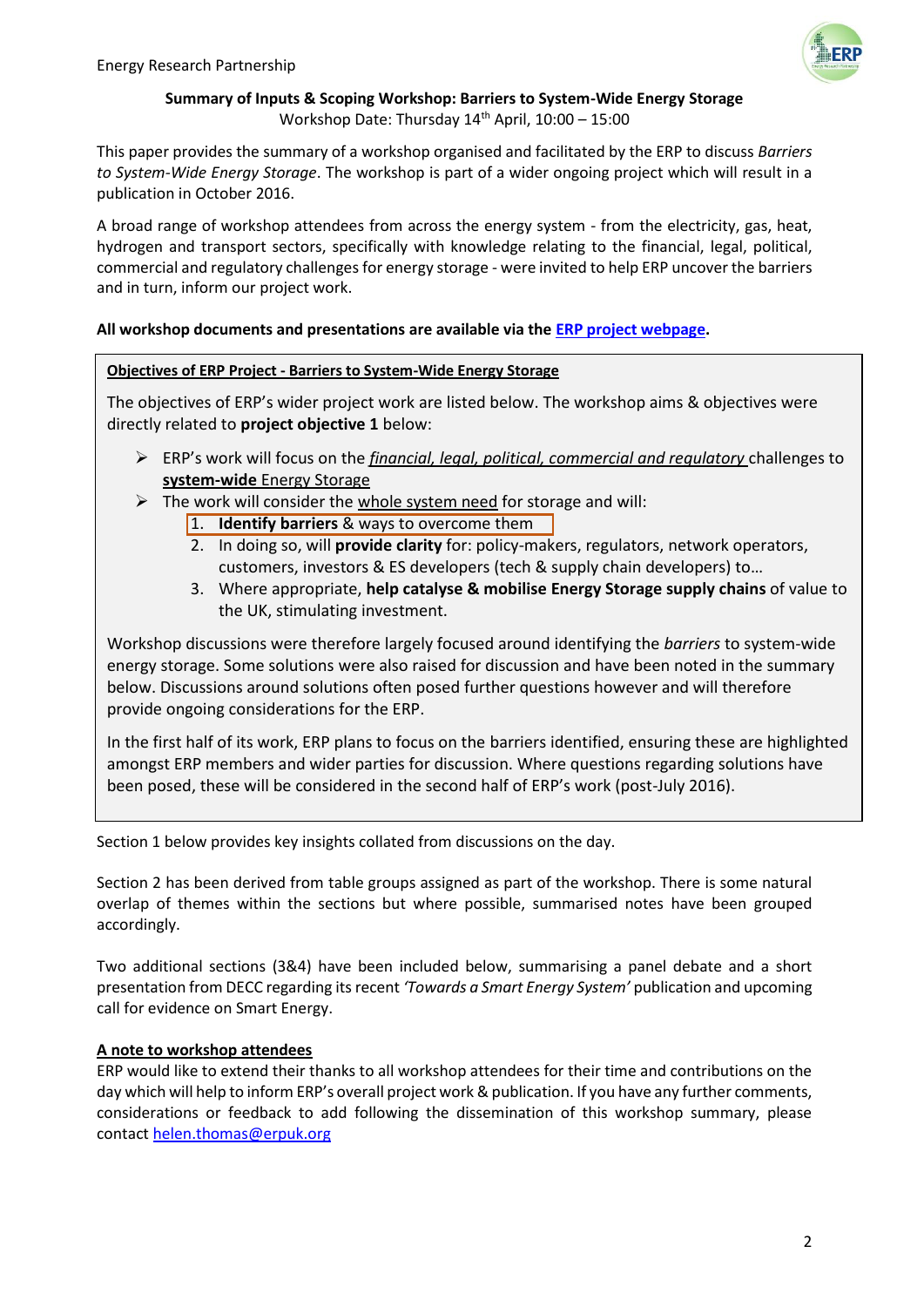#### Energy Research Partnership



#### **1. Key insights from workshop discussion**

Key insights from the day fall into two main themes. Discussions have brought to light some wider energy system issues/barriers that could affect the need and deployment of storage but could also affect technologies, services and solutions more generally. Other barriers and discussions relate to energy storage services more specifically.

#### **Key insights regarding the energy system in the context of storage:**

#### **Market Structure:**

- $\triangleright$  There is currently a fragmented, siloed institutional energy system arrangement made up of decision-makers, the system operator, network owners/operators, individual energy sectors (heat, power, transport) and consumers.
- $\triangleright$  Alignment of these groups and a more combined, coordinated arrangement would help value non-asset services that are currently undervalued or not accounted for, such as energy security, resilience and flexibility, and would help facilitate solutions such as energy storage (where there is a system need or a strong market signal). Regulatory structures that support contracting for system resilience and flexibility (and not just the cost of power) are required.
- $\triangleright$  In relation to these issues, a reconceptualisation, redesign or adaptation of the current market structure is required. A clear whole-system direction resulting from whole-system thinking would help to integrate and value solutions such as energy storage.
- $\triangleright$  A particular tool noted to enable this whole-system thinking is in the form of a "system" architect". This role should be provided by a dedicated, independent party or dedicated government body – **see interactive session results**) to design, advise on and facilitate the UK energy system from a whole-systems perspective. This will help accommodate energy storage (in all its forms) and other solutions.
- $\triangleright$  Although there is a role for markets, these alone are not enough. Whole system direction plus clearer government decisions regarding the role of the market are required.
- $\triangleright$  There is likely to be a revolution in relation to energy system regulation and governance for smaller system and localised generation. However, there is still the need for a central government push for large flexibility assets (e.g. interconnectors or large scale storage).

#### **Policy:**

- $\triangleright$  Current regulation and policy design is too 'top-down'. There needs to be a balance between top-down decisions that should set the overall energy system framework and provide visibility of a future energy system. The market can then take over, allowing individual technologies and solutions to flourish and benefit consumers in this way.
- $\triangleright$  Policy needs to engage a wider range of consumers and in particular, engage further with smaller users / micro-generators. It is important to segment the market for policy solutions and recognise the differing needs and policy solutions required for larger vs smaller generators.
- $\triangleright$  A government report/publication on resilience and 'the winter outlook' is called for to enable consumers to better understand and feedback on energy security and the need/role for storage.
- $\triangleright$  To optimise the needs of varying stakeholders to ensure the full benefits of storage are achieved for consumer benefit, more in-depth coordination between institutions i.e. DECC, Ofgem, DfT, National Grid, DNOs, plus the energy sectors is required.
- Energy costs are disproportionately borne by the costs of *electricity*. Government attempts to reduce the carbon intensity of energy are therefore borne by those who use electricity rather than other/all forms of energy. This makes energy storage options more expensive and should be reconsidered.
- $\triangleright$  Regulatory systems should incentivise solutions that deliver on the long-terms energy trilemma.

#### **Key messages relating more specifically to energy storage:**

- $\triangleright$  Energy storage is currently under-valued, in part due to investment costs vs payback periods, but also because there are missing markets for valuing the services it provides.
- $\triangleright$  Storage provides additional benefits to society which are not compensated for in existing market structures.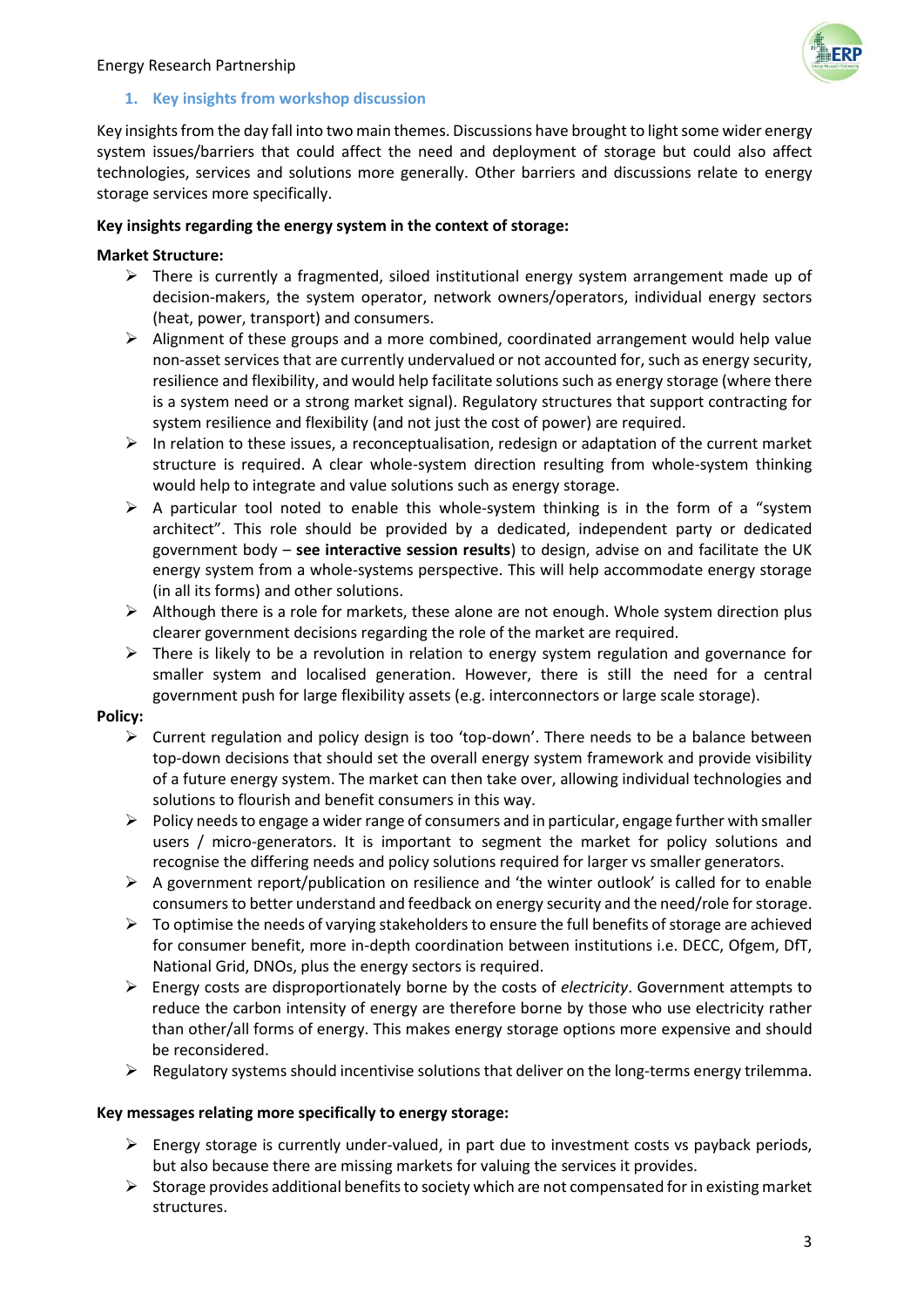#### Energy Research Partnership



- $\triangleright$  There is currently a commercial risk relating to storage, mainly when considering it as a bolt-on or retrofit service to be added to existing sites with existing infrastructure and commercial arrangements. In these cases, adding storage to the mix can often place at risk, or invalidate these pre-existing arrangements. Therefore even if the overall economics will be improved, if there are strong environmental and social rationales, and therefore interest from investors and generators - there is reluctance to incorporate storage because this can add risk to core arrangements in place. Examples include risk to returns gained on existing assets via offtake agreements and loss of ROC or RHI payments.
- Storage does not require its own dedicated treatment (e.g. subsidies) which it is felt would only delay the issues until subsidy end, although there are other incentives for possible consideration such as tax breaks / tax credits.
- $\triangleright$  On the whole, it is felt that a truly flexible and resilient energy system or market should be able to successfully accommodate and incorporate energy storage services.
- $\triangleright$  However, in some respects, storage may require its own regulatory framework, or adaptations to existing frameworks, to better accommodate and value its services within the energy system, and/or to provide a level-playing field against other options.
- $\triangleright$  Some energy system assets (such as storage) are currently viewed as riskier to invest in and therefore have to be financed solely by equity (at a cost of 20+%). Large pension funds are keen to inject capital but require predictable returns. The current challenge is that there is arguably a shortage of *risk capital*. Improvements of regulatory systems can address the debt vs equity allocation mismatch and ensure that the lowest cost of capital is included within the transformation of the system.
- There needs to be a shift of capital away from financing assets only, to also financing *services* that energy storage can provide. There is no shortage of capital available for energy storage and there is a keenness to invest, however there is a lack of information for the finance sector regarding the types of storage to invest in. Successfully unlocking the initial 10,000s will help facilitate investment and unlock larger amounts of capital.

## **Electrical Storage:**

- Fransmission & Distribution charges don't currently encourage a level playing field and provide the right signals to value electrical storage at the right locations. It is best to optimise electrical energy storage at a grid level if possible, so it is important that charges should provide the right economically efficient price signals.
- $\triangleright$  Current electricity charging methods could be reconsidered towards a preference for setting charges at the consumer side as opposed to the generation side. A move away from volumetric or commodity-based charging (e.g. per kWh of usage) to capacity-based charging (e.g. charged according to the max peak used) should be considered.
- $\triangleright$  A stronger definition of electrical storage is required.
- $\triangleright$  There are distorted signals relating to regulation e.g. network costs for storage. 'Double charging' as both a generator and consumer is one of the factors that makes the economics of storage schemes more challenging.

#### **Gas Storage:**

- $\triangleright$  The full range of benefits that gas storage brings particularly security of supply is underrecognised and under-valued by both the gas and power sectors. These benefits are not reflected in today's market prices.
- $\triangleright$  If gas storage is seen as a critical part of the whole energy system, then changes need to be made to fully value the range of services and benefits that gas storage provides.

## **Thermal Storage:**

- $\triangleright$  Heat could be more widely used as a form of storage from electrical generation, similar to the concept of a CHP system. Dual electricity-heat benefits would incentive take-up.
- $\triangleright$  Large amounts of heat storage is currently being lost or removed from the system. There is no real incentive to retain certain forms of heat storage (e.g. hot water tanks) within homes and policy has played a part here.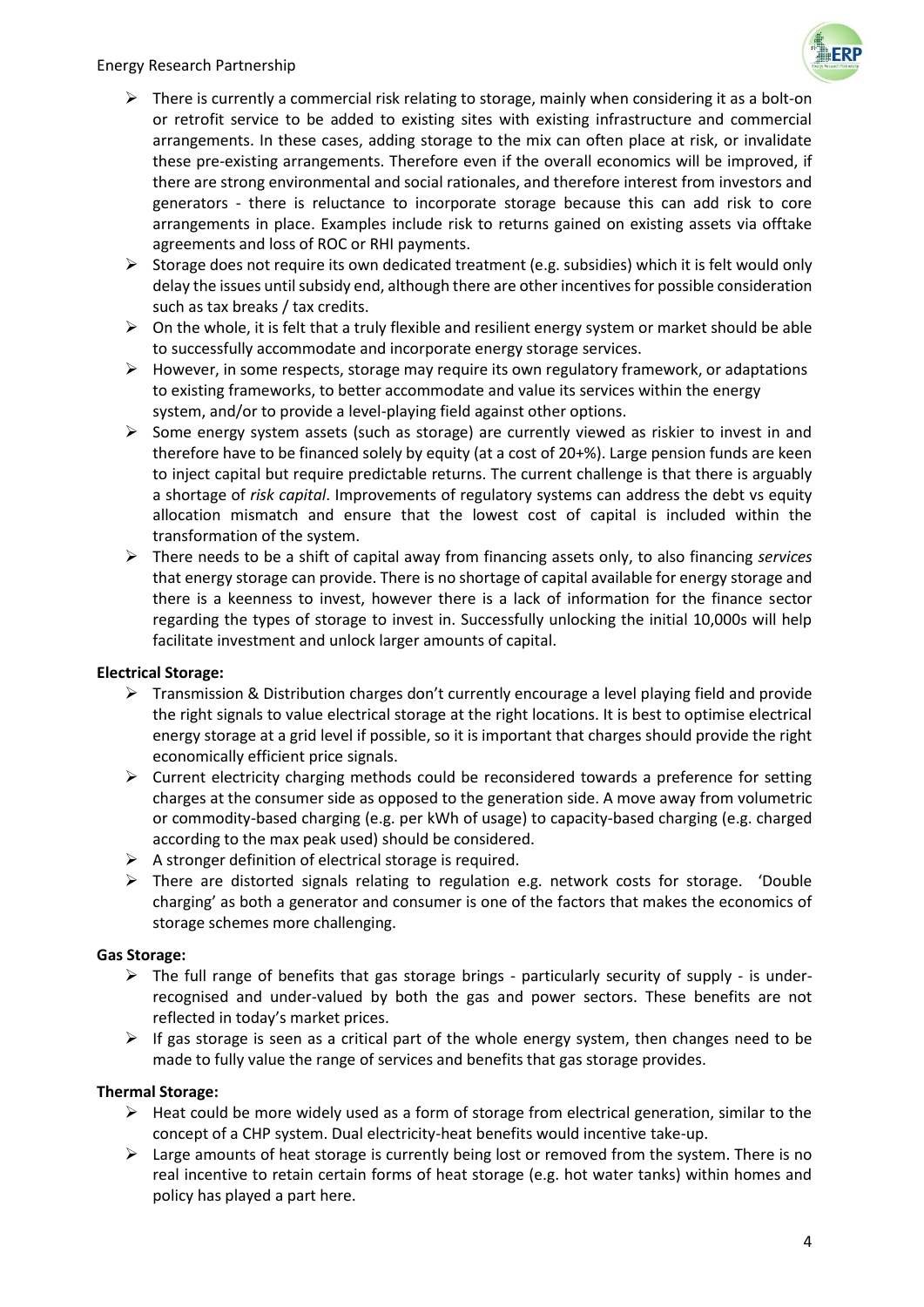

## **Hydrogen:**

- $\triangleright$  Hydrogen can provide storage in the same way as fuels. It can also provide similar services to the electricity grid similar to other options, such as batteries and pumped storage.
- $\triangleright$  A key benefit of hydrogen is that it can serve multiple markets, e.g. power-to-gas, transport and heat, and therefore does not have to be converted back to electricity. However this requires a cross-sector approach to the energy system to fully assess the value hydrogen can bring.
- $\triangleright$  In addition to other key benefits e.g. storability, transportability, mobility and suitability for larger vehicles, along with the potential to use it for heat (instead of electrification), Hydrogen will start to look more attractive when considering a valuation for resilience.
- $\triangleright$  Despite the attractiveness of Hydrogen, the finance sector are somewhat cautious regarding investment because it is not yet clear whether there will be a global market, or what the related prices for provision will be. This was particularly noted in relation to transport, where an international market for pure EVs is developing, with uncertainty about the development of Fuel-Cell EVs. This view was challenged, in relation to the benefits of Hydrogen for assisting with the seasonality of heat in particular.

## **Transport:**

- $\triangleright$  Storage from transport (EVs) can provide a useful solution to assist with grid balancing but requires planning as part of system-wide solutions.
- $\triangleright$  There are opportunities to re-use or 'second-life' older batteries from EVs to assist the grid with charging requirements. These can be used as localised storage to mitigate the challenge of reinforcing local networks in order to manage a local peak load caused by multiple vehicles attempting to recharge at the same place and same time.
- $\triangleright$  The risks and trade-offs of building national infrastructure for EV charging need to be considered in terms of other solutions e.g. market entry of hydrogen/fuel cell vehicles.
- $\triangleright$  Transport currently already provides a certain level of storage in fuel tanks and within transport energy infrastructure itself.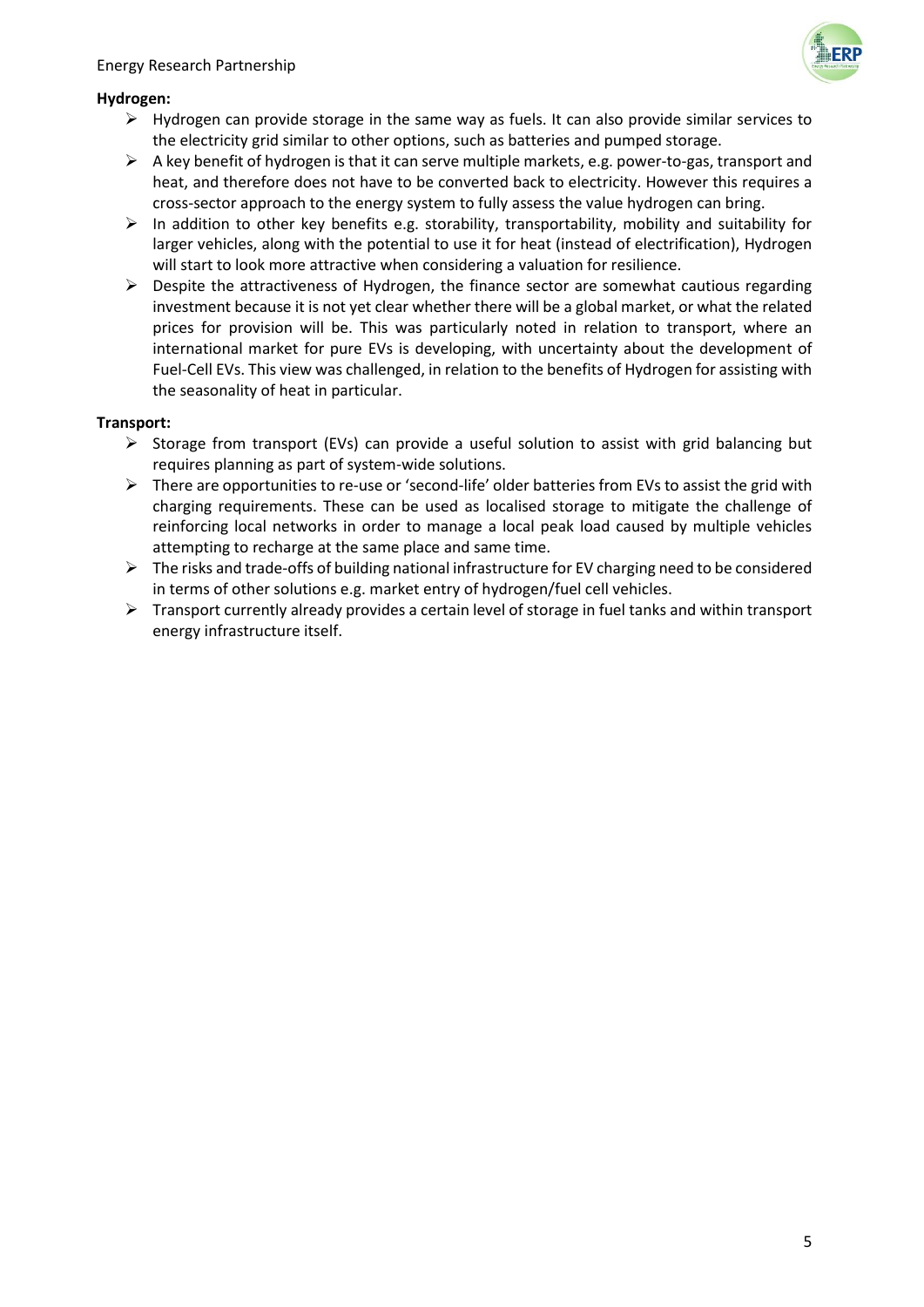

## **2. Key Points - summary of Table Group Feedback & Whole Room Discussion**

## **2.1 – Policy**

**How could future government policy decisions adversely affect investment / return on investment for system-wide energy storage projects? How can policy uncertainty surrounding storage be reduced? What should policy and regulation ideally provide / entail in future in order to promote investor confidence?**

- Current regulation and policy design is thought to be too 'top-down' in some areas. There is a strong requirement for a system-architect to set the overall energy scene and to provide the mechanisms for valuing current externality benefits e.g. resilience, however there is also a role for the market, consumer involvement and local communities. A suitable balance is required.
- A view that supports the need for a system architect is: it is difficult to produce whole system solutions when there is a fragmented and unbundled system of policy-making, regulation, industry (and now consumer) participation. Historically, (in the days of the CEGB), all functions were combined and balanced decisions were made regarding the system. A similar function should be recreated in the governance system.
- Policy needs to increase its focus on the demand-side and customers i.e. households and small businesses, whilst maintaining focus on network scale solutions also. The differences between these, with associated policy measures should be greater recognised.
- Additionally, policy needs to engage a wider range of consumers. Whilst it is often easier to focus on the 'big players' with 'big solutions' – there is a need to engage further with smaller users / micro-generators also.
- Likewise, it is important to segment the market and recognise the different needs and policy solutions targeted at larger generation vs smaller generation. Also, as large and small generation increasingly compete with each other, it is important to maintain a level playing field to ensure competitive markets function efficiently in the best interest of society.
- As we move towards principle-based regulation, the principles around storage need to focus more on empowering the consumer, stimulating local innovation and local partnerships. Marshalling innovation will help to devise a solution for energy storage (whether that be thermal, electrical or transport). Devolved administrations need to be enabled further to devise their own local solutions. These administrations could have responsibility for the deployment of energy storage as part of devolution agreements.
- Many smaller business users are already, or are considering going 'off-grid'. There is a great opportunity for innovation here but also the risk of a further fragmented sector which will make the aggregation of policy solutions harder. This further highlights the importance of ensuring charging structures are cost reflective so that if smaller business do choose to go off-grid then their decision is in line with the interests of wider society.
- Local trials in storage should continue / increase to help test the extent of the benefits.
- Heat could be used as a form of storage from electrical generation in a similar way to CHP. Lots of heat storage e.g. hot water tanks is currently being lost or removed from the system. There is no real incentive to keep certain forms of heat storage within homes and policy has played a part here.
- A resilience and 'winter outlook' government report has been recommended with storage scenarios/implications to help consumers understand and feedback on the need for storage.

## **2.2 – Regulation**

**How should regulation be adapted to better facilitate system-wide energy storage? What are the current barriers?** 

 There was a similar debate in regards to 'top-down' vs 'bottom-up' interventions as per the policy table discussion. Whilst there is a role for the consumer to lead, there are also larger whole-system decisions e.g. regarding CCS, nuclear, and the conversion of the gas network to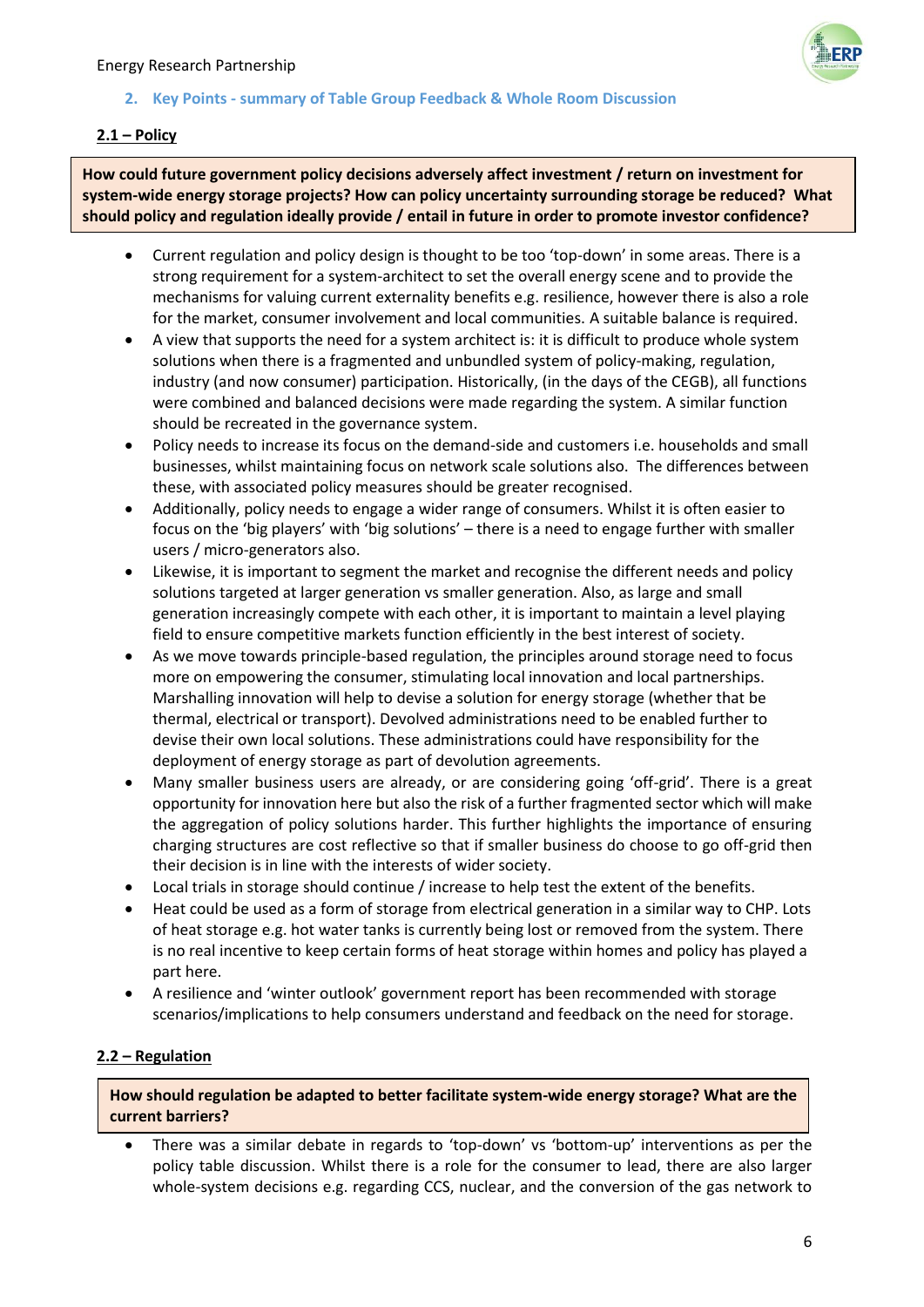

hydrogen that need to be made at a higher level. These could affect the overall system requirement and levels of uptake for storage.

- Therefore there needs to be a balance between top-down decisions that should set the overall framework for the future energy system. The market can then take over, allowing different technologies to flourish and consumers to benefit in this way.
- There needs to be clearer government decisions regarding the role of the market.
- There is currently a very fragmented, siloed institutional arrangement of the energy system, with the separation of people (consumers), decision-makers, the system operator, and individual sectors e.g. electricity, heat and transport. A more combined, coordinated arrangement would be beneficial.
- Procurement within an individual energy sector often focuses on the best, lowest cost solution for being able to provide a service, rather than taking into account the overall benefit to the network or other systems e.g. cost in addition to carbon, or social benefit, plus benefits that satisfy both the transmission and distribution networks. The above system fragmentation means that many mutual benefits across systems/sectors aren't being recognised.
- Due to the silos that currently exist how are trade-offs evaluated between a decision at one level vs another; or regarding one energy vector vs another? Who should take this role? There is currently a gap for a party to take this role and provide institutional ownership for evaluating these trade-offs.

# **2.3 - Finance (discussion mainly focused around electrical energy storage)**

**What are the risks and challenges of investing in a capital intensive medium such as energy storage? What types of risks do storage assets face regarding future competition eroding their future revenue?**

- How can we correctly value and define resiliency and flexibility? Storage provides a very important value for these services but definitions are required. Should optimisation be managed via National Grid, DNOs, communities/residential customers, commercial/Industrial customers, intensive energy users?
- How can we finance insurance products to retain the grid and avoided stranded assets? Wholesale prices are dropping towards zero, the critical thing in delivering service levels that customers require/expect is to uphold the investment in the grid to avoid a regressive tax on those who cannot afford resilient solutions.
- The UK needs to move towards a *service-offering system* for energy. I.e. recognition and tailored treatment for those that require (and will pay) for absolute reliability of energy services e.g. big industrial users vs those who may be happy to accept 90% reliability (e.g. residential users or others). There needs to be a shift of capital away from financing assets only, to also financing *services* that energy storage can provide.
- There is no shortage of capital available for energy storage and there is a keenness to invest, however there is a lack of information for the finance sector regarding the types of storage to invest in. Successfully unlocking the initial 10,000s will help facilitate investment and unlock larger amounts of capital. However a comment was also put forward that this large amount of capital is available for low risk "infrastructure" projects and is not so readily available for merchant "risk" projects. The key is how to turn storage into a *low risk* infrastructure-type project.
- There is an issue that funding for energy storage today is currently expensive (all equityfinanced, no debt-financed) because current systems are valuing only one aspect of the benefits. There is a recognition that in order to value resilience and flexibility, debt (which requires a more predictable stream of cashflows and earnings) can be layered in to significantly lower the cost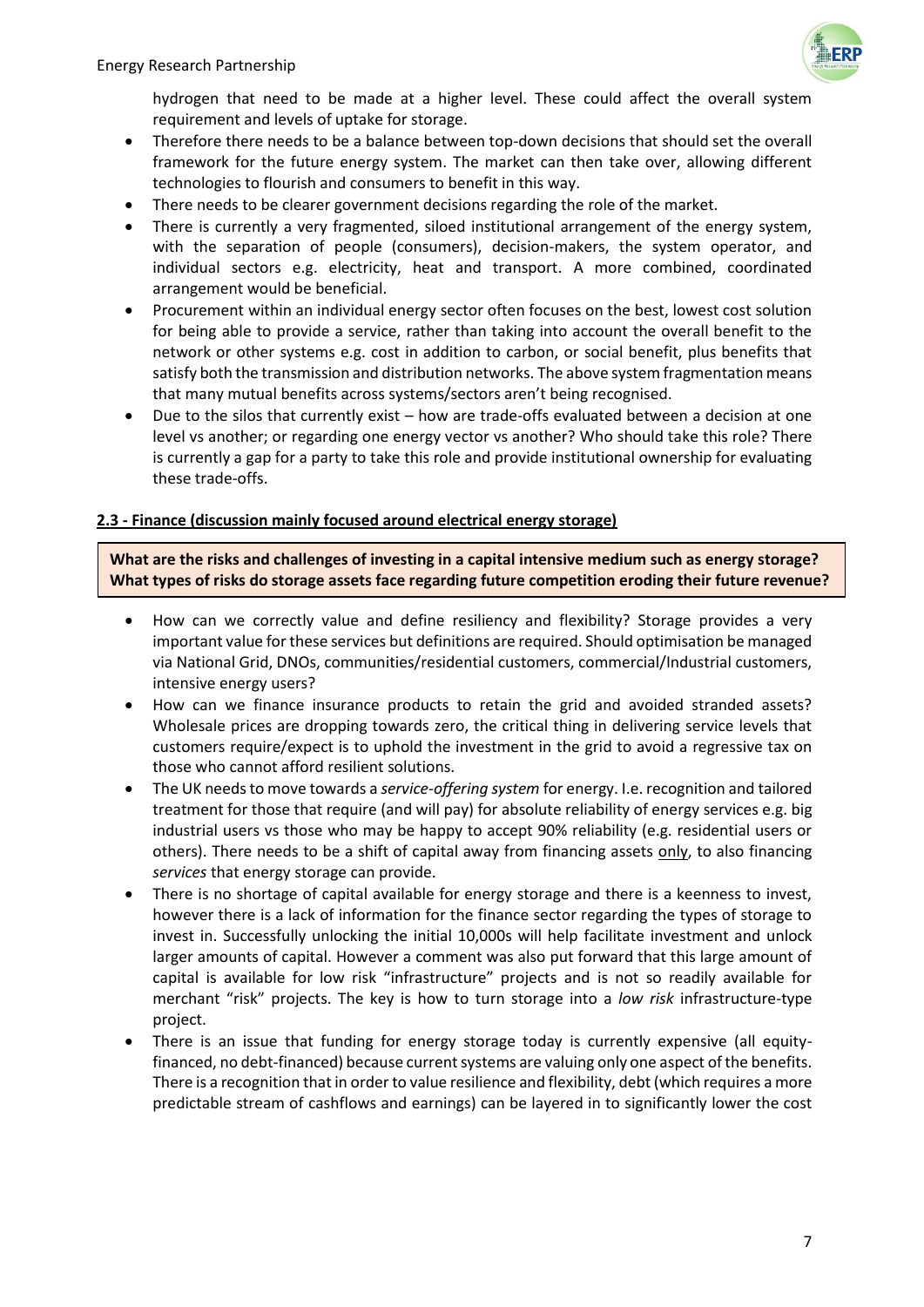

of capital and make energy storage more cost effective. It is not necessarily the best technology that wins, but often the one with the more fully financed solution.

- Energy storage is currently under-valued, most likely due to investment costs vs payback periods but also due to missing markets for valuing the services it provides.
- Financing of hydrogen is tricky as the global capital market could take a dim view of an island strategy that is not in line with broader, more global trends. It was stated that pure EV trends (not FCEVs) are clear (e.g. 25% of global vehicle fleet by 2025). The UK needs to battle this for hydrogen if it is a solution that is sought/required.
- Financiers were surprised to hear Hydrogen being discussed. They felt that the market had spoken loudly regarding batteries and demand-side measures, buffeted by large-scale pumped hydro and some distributed small thermal, with not so much of a market signal for Hydrogen solutions. This view was challenged especially in relation to the seasonality of heat.

#### Finance - potential solutions

- Regulatory structures that support contracting for system resilience and flexibility (and not just the cost of power) are required whilst upholding grid investment.
- Other example markets e.g. California, Germany, Japan are exemplifying *vertical integrated utilities* and are contracting for 20+ year PPAs for capacity and volumes of energy storage, noting the depreciating costs associated with each cycle. Is this something the UK could consider/learn from?
- Integrated Demand-Side services that create a more dynamic management of supply and demand could be encouraged as part of a regulatory framework. This follows the theme that it is not just about funding hard assets e.g. PHES or Li-Batteries but more about considering the system challenges and how we manage supply/demand.
- Regulatory systems should incentivise solutions that deliver on the long-term energy trilemma. Long-term PPAs or offtake contracts that support the lower cost of capital should deliver on the lowest cost of energy *together* with decarbonisation. It's these contracts that will drive down the lower cost of capital. Assets that age, such as diesel gen sets for providing capacity, should arguably be on very short term contracts because they don't tick all three boxes of the energy trilemma.

## **Comments / questions posed by workshop attendees:**

*"Following on from putting a value on long-term resilience, the next question would be – if we know the value of it, how do we pay for it? Some of the risks that a storage asset is exposed to are similar to interconnectors in terms of arbitrage spread. What would be an appropriate way to pay for this resilence? E.g. Cap & Floor for Interconnectors, CfDs, long-term contracts? Some form of insurance product?"*

*"Different solutions e.g. energy storage and interconnectors, to some extent provide the same services, and to some extent, provide different services. There is ambiguity regarding their potential future value but they are long-lived assets and part of the energy transition. There is no effective market solution for the kind of evaluation process that will provide the right answer that makes something investable in. This is where a responsible advisory/decision party (a system architect) is valuable to state what decision we are going for and this in turn will drive down the cost of capital and increase confidence. There is space for the market creating the right market/regulation, but there is also room for a boundary condition – a type of collective insurance policy."*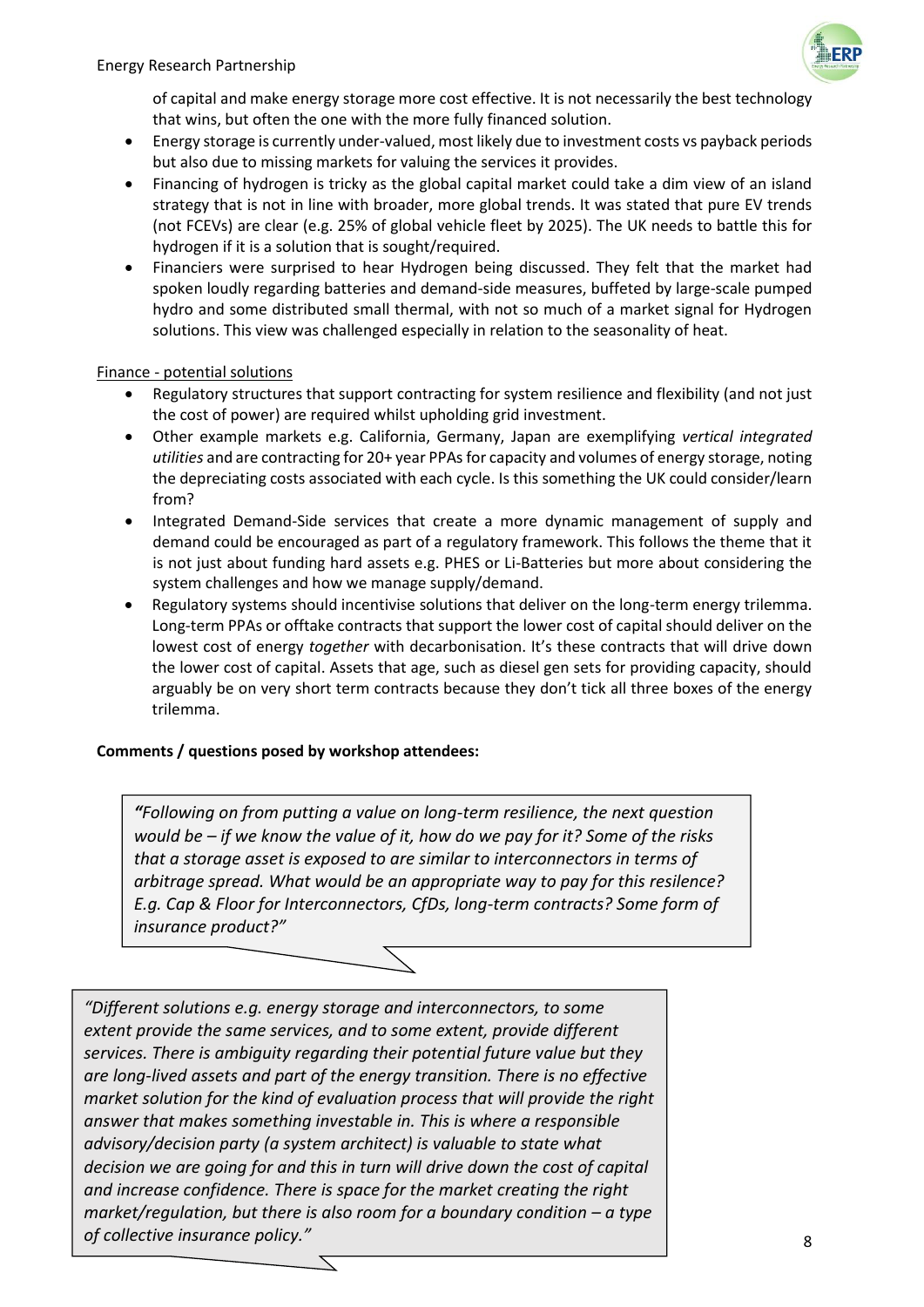

*."Part of the benefit of market liberalisation (i.e. a previous CEGBtype system) was preventing poor decisions that were potentially to be made and implemented. Creating a liberalised market is difficult however. We should be cautious of the quick-fix view that long-term revenue models to reduce the cost of capital and government decisions for clarity will provide the right solution, as some of the trade-offs that exisit between the market and a centrally-delivered solution could be forgtotten."*



## **2.4 - Market Distortions (market issues, signals, incentives, support and the market itself)**

**In relation to financial support and incentives, what distorted market price signals currently exist? How can a level playing field be achieved for energy storage, to avoid distorting competition with other similar options?**

- In some areas, there are strong market signals for the requirement of energy storage. E.g. in relation to electrical storage: voltage, frequency response/regulation, inertia and other system services. There are clear market signals around constraints payments.
- Other areas of the market are naturally not signalling the need for energy storage, because there is no strong need for storage in these areas.
- Areas of potential distortion were noted:
- Where there is a perverse incentive *for* storage, or a perverse incentive *against* storage. E.g. arising from government interventions such as FiTs, CfDs, Capacity Mechanism and Triads where there may be a signal to consumers to avoid consuming electricity from the network at particular times because of the possibility of avoiding paying some customer levies. Storage can be seen as a solution for some customers to avoid paying these customer levies, therefore reduce their own electricity bills, however this can have negative social consequences because it can have the knock on effect of increasing bills for all other customers.
- There are distorted signals from regulatory areas e.g. network costs for storage. 'Double charging' of PHES schemes as both a generator and consumer is one of the factors that makes the economics of these schemes more challenging. A service that is there to assist the network operator with managing the system is being discouraged via charges that the network operator is imposing. These regulatory issues need consideration.
- There are issues around comparing LCOE and LCOS (LCOStorage) in a like-for-like manner, as this isn't always possible. There needs to be an improved way of making comparisons. It would be useful to compare storage systems via LCOS-type analysis.
- Future signals for energy storage are not emerging in the way we might expect them to. As we move towards a more variable system with inflexible energy generation, there should be stronger signals for assets that retain system resilience (of which storage is one). This is not currently happening to a large enough extent. Could this be because so much of the (electricity) market, is driven by contracts rather than market decisions themselves? Another reason put forward was because the wholesale market is based on short-run marginal cost of generation, therefore it does not trade in long-term resilience.
- Where there is a strong signal for storage, we should still question whether (in some cases) it is the right solution.
- The varying merits of regulated solutions vs market solutions need to be considered. Many successful measures to date e.g. around emissions and decarbonisation have been due to regulatory measures rather than market signals. This adds complexity to the debate, especially if market signals are in conflict with these regulatory measures.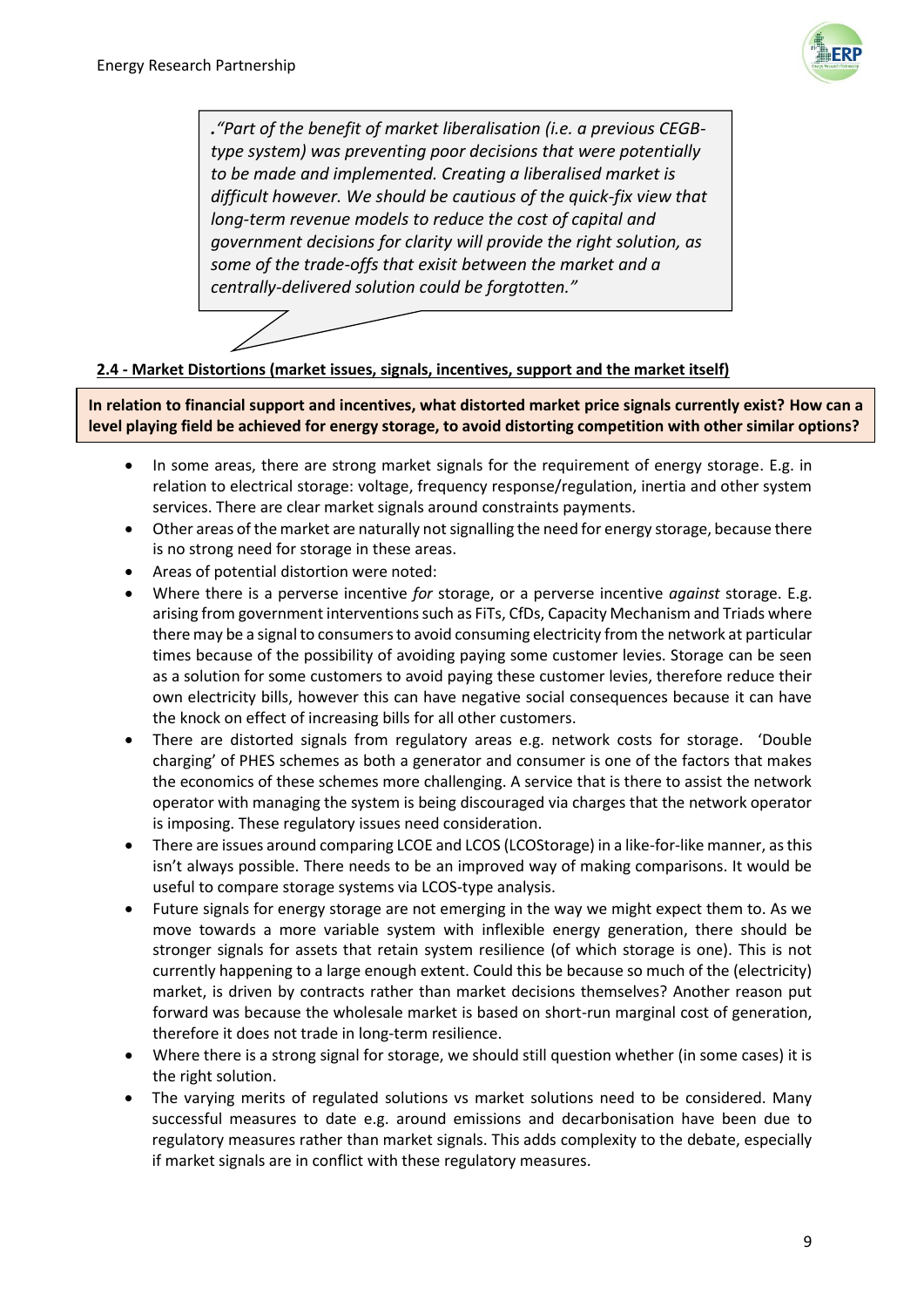

#### **2.5 - Missing Markets**

**How do we design a system with charges that encourage a level playing field between technologies in addition to location, whilst ensuring that aspects that are currently taken for granted (such as security of supply) start to be valued? And which charges/charging structures could help to facilitate the transition towards greater levels of storage into the system, or valuing the needs of existing assets?**

- There is a need to balance charges and benefits across the transmission and distribution grids so that inconsistencies are mitigated. T&D charges don't currently encourage a level playing field or provide the right signals to value storage at the right locations.
- Locational signals therefore need to be maintained as this is the primary driver for central generation. However, location is a 'double-edged sword' – how do we value the optimum solutions between the individual consumer level/location vs storage at a system level? E.g. PV + storage – is it best to optimise at grid level or in the building? Grid level was considered best.
- Current charges should be reconsidered e.g. move away from something that is volumetricbased charging or commodity related (e.g. per kWh of usage) to capacity-based charging (e.g. charged according to the max peak used). Would all consumers approve this type of charging?
- If adopted, these charges would ensure the fixed costs for the grid are captured and would also ensure a preference for setting charges at the consumer side rather than the generation side. Costs end up on the consumer's bill in any case.
- There should be more of an understanding and tightening of compensation for loss of supply. I.e. continued charges for loss of supply beyond a Loss of Load Expectation (LOLE).
- Longer term signals are required to ensure that the market can predict needs and plan well in advance of potential issues. Some signals exist but more is needed to encourage early adopters.
- A 'resilience report' that articulates the value of security of supply should be produced by government to engage consumers in the supply/storage debate.
- The value of proving solutions needs to place a value on the capacity required in specific locations as well as the security to the local area. How do we bring these value streams to the market and ensure that each sector can access such value streams in relatively consistent ways?
- There is a need to optimise different needs across varying customers and stakeholders to ensure the full benefits of storage are achieved for consumer benefits. This requires a much more in depth coordination between institutions i.e. DECC, Ofgem, DfT, National Grid, DNOs, gas or other heat providers and the power and transport sectors.
- **In relation to gas**: how can we ensure that the security of supply/resilience benefits afforded to the gas system are accurately remunerated from the gas generation fleet? The interactions between supply chains and values from each supply chain is an area that some felt needed further exploration.
- The security of supply from gas storage is simply not recognised nor valued by both the gas and power sectors. Can we guarantee security for retail and/or generation consumers? Who is paying for the security and if we had to choose who should disconnected first - generators?
- **In relation to transport:** there was interest in missing markets. What infrastructure do we need to charge EV vehicles and at what times? (Twice per month? Every day?)
- Will existing transport solutions still be required in future, or will autonomous vehicles, or an uber-based taxi service take over?
- It was noted that all new black taxis have to be EV-ready. However, black cabs are already under threat from companies such as Uber which could in turn threaten efforts to introduce and ensure that these EV markets are ready.
- In terms of fuel storage for transport, a transference to EVs will require country-wide upgrades, including in isolated areas. Storage can provide a really useful solution but requires wholesystem thinking at a national level.
- Hydrogen has potential because it can play a role as a vector in other parts of the system. In addition to other key benefits e.g. storability, transportability/mobility and suitability for larger vehicles, Hydrogen will start to look more attractive when beginning to valuing resilience.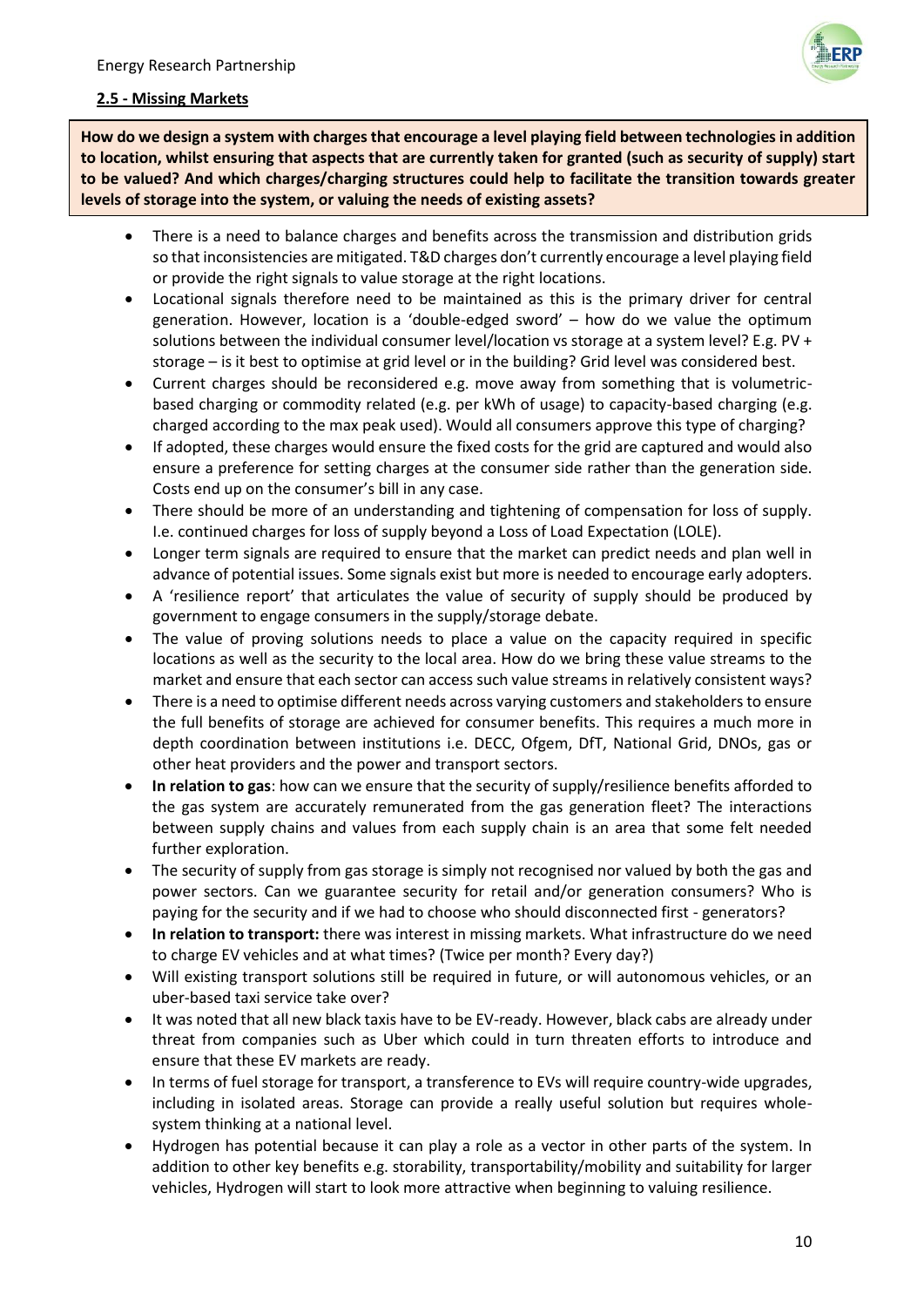

## **2.6 - Least Regrets**

**What possible regrets are there to government support for energy storage? What could government do to minimise possible regrets i.e. the cost of getting it wrong? What would a least-regrets whole-system storage solution look like for maximum benefit of the energy system?**

- The need for electrical energy storage was challenged does the UK need it at this stage? Storage shouldn't be forced as an option, especially when considering *whole system* solutions.
- Heat storage is currently provided at low cost by combining gas fired boilers with hot water tanks. Electricity storage is relatively expensive at present and there are issues that arise with multi-vectors if you are considering transport, heat and electricity integration.
- Cost regrets: spending on something that doesn't necessarily / in all cases, make economic sense and address the full problem. Storage could be seen as one solution to a particular part of the problem, particularly at a whole system level.
- It is better to start with the problem and work back to possible solutions. This requires a different form of management e.g. there needs to be differentiation between supplier, DNO responsibilities and TNO responsibilities.
- Technology regrets: making sure that the technology has been properly developed and defined and addresses what it is supposed to within a system, avoiding unforeseen or unintended effects.
- Government / policy regrets: Government initiatives are almost always going to result in regret unless we conceptualise our approach.

Potential solutions:

- Reconceptualisation of the energy market (or electricity market in particular) to fully identify what is needed. Admittedly, this is no small feat.
- In terms of a regulatory focus this needs to be more outcome-based rather than on specifics. Outcomes need to be based on and satisfy the technical, social, economic and environmental requirements.
- Government/regulation needs to provide consumers with the tools to engage in energy and to understand what it means, to address their bills and in turn help the system.
- Battery charging infrastructure, an effective heat system and CCS are all seen as least regret options.
- Given the complexity and number of 'moving parts' within the energy system there is the need for a whole systems regulatory, independent advisory panel to help consider needs and advises at a whole systems level. This point was echoed by other attendees.

## **2.7 - Benefits & Demonstrating Performance**

**What are the key energy system benefits that storage can provide, but are not paid for (or valued) within current market structures? How can policies, regulations and markets best ensure that these multiple benefits can be shared amongst the multiple stakeholders involved?**

- Storage can provide additional benefits to society which are not compensated for in existing market structures and can also provide a strategic security benefit to society.
- Energy Security isn't accounted for well enough under the current system.
- There is no direct mechanism for rewarding carbon reduction potential or clean air benefits e.g. renewables or electric vehicles.
- Local factors aren't currently properly remunerated. There is variation between charging methods but there is not enough variation to differentiate between where you would place a storage asset within the system.
- If heat and electricity storage could be combined rather than keeping them separate (in a similar way to a CHP process), then consumers would be encouraged to take up storage solutions with dual benefits.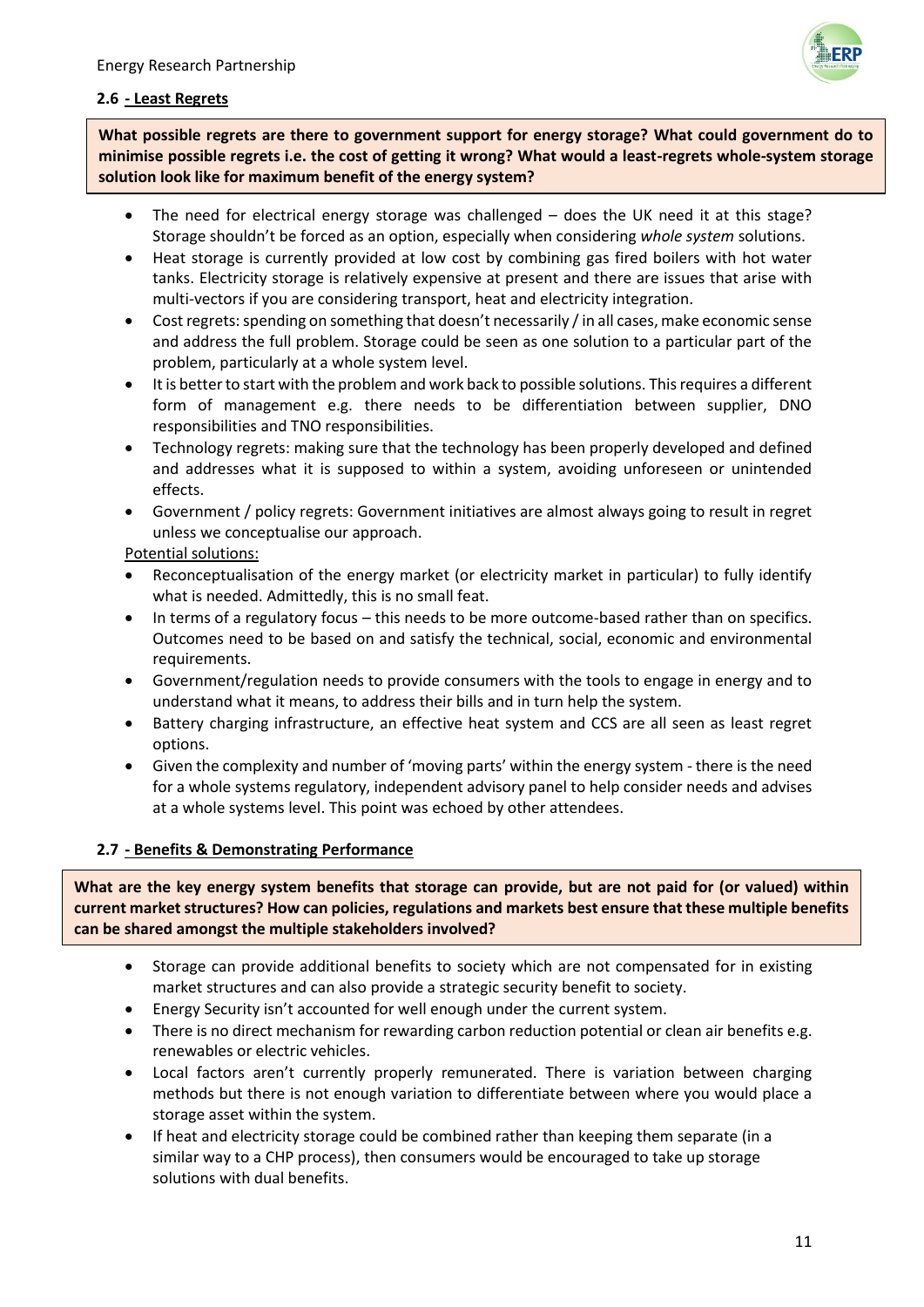Energy Research Partnership



- The current market structure (based on marginal cost of generation) was not designed for a system with storage in it – a new market structures (or an adaptation of the existing one) is needed.
- Storage is helpful from a least regrets point of view because it is multi-purpose.
- The high cost of alternatives to storage (avoided cost to society) is not currently reflected in the revenues which storage investors receive.
- Society wants the benefits storage provides but currently has no way to incentivise it.
- Paying for storage should be seen as a net saving, not a cost. This is because (up to a particular capacity), storage can reduce other costs which should more than offset the original cost of storage.
- There is a mismatch between payment and property rights, this could distort decisions so customers may buy expensive local storage instead of paying for cheaper network reinforcement.

## The following externality benefits were discussed:

# **Variable cost of energy:**

- Electrical storage displaces operation of high marginal cost generators.
- For transport, the timing of recharging vehicles can be managed to store low marginal cost energy from low carbon sources.
- Thermal storage can be used to top-up conventional natural gas heating (space and water). In periods when low marginal cost electricity generation is setting the wholesale power price, low marginal cost electricity can be used to displace higher marginal cost gas.

# **Capital and fixed costs of the power generation sector:**

- Electrical storage displaces investment in other peaking plant.
- In terms of transport batteries may be used for energy system management. Electric vehicles may be used to discharge onto the grid to provide additional generation at times of peak demand.

## **Reduced cost of constraint management and network reinforcement:**

- Transmission and distribution merchant operation of storage in a constrained zone can relieve the requirement to reinforce the network. Storage is currently not paid for this societal benefit due to inefficient prices signals within demand TNUoS and DUoS charging structures.
- For transport localised storage could mitigate the challenge of reinforcing local networks to manage a local peak load caused by multiple vehicles attempting to recharge at the same place at the same time.
- For heat Localised storage (e.g. in the form of electrical storage heaters) could avoid the cost of investing in community heat networks. Individuals choosing to fit local storage may not be appropriately paid for this societal benefit.

## **Low carbon capacity - reduced required capacity, therefore cost of low carbon generation:**

- For electrical storage higher load factors (less curtailment) of low carbon generation means the system will benefit from a higher utilisation of existing renewable capacity.
- For transport timing of recharging vehicles can be managed to use low carbon energy which may otherwise have been curtailed e.g. sunny daytime and windy overnight.
- For heat storage could provide higher load factors of CHP district heating. Use of locally stored energy (hot water, or electrical storage heaters) could help manage peaks in heat demand. Therefore a centralised district heating system could be built at a smaller peak capacity and operate at a higher average load factor. Individuals choosing to fit local storage may not be appropriately paid for this societal benefit.

## **Resilience / fuel security:**

- For electricity reduced reliance on imported fuels and electricity
- If transport is electrified there is reduced overall dependence on oil (petrol/diesel)
- For heat reduced dependence on natural gas

And finally, local air quality could be significantly improved via the addition of storage particularly for the electricity and transport sectors.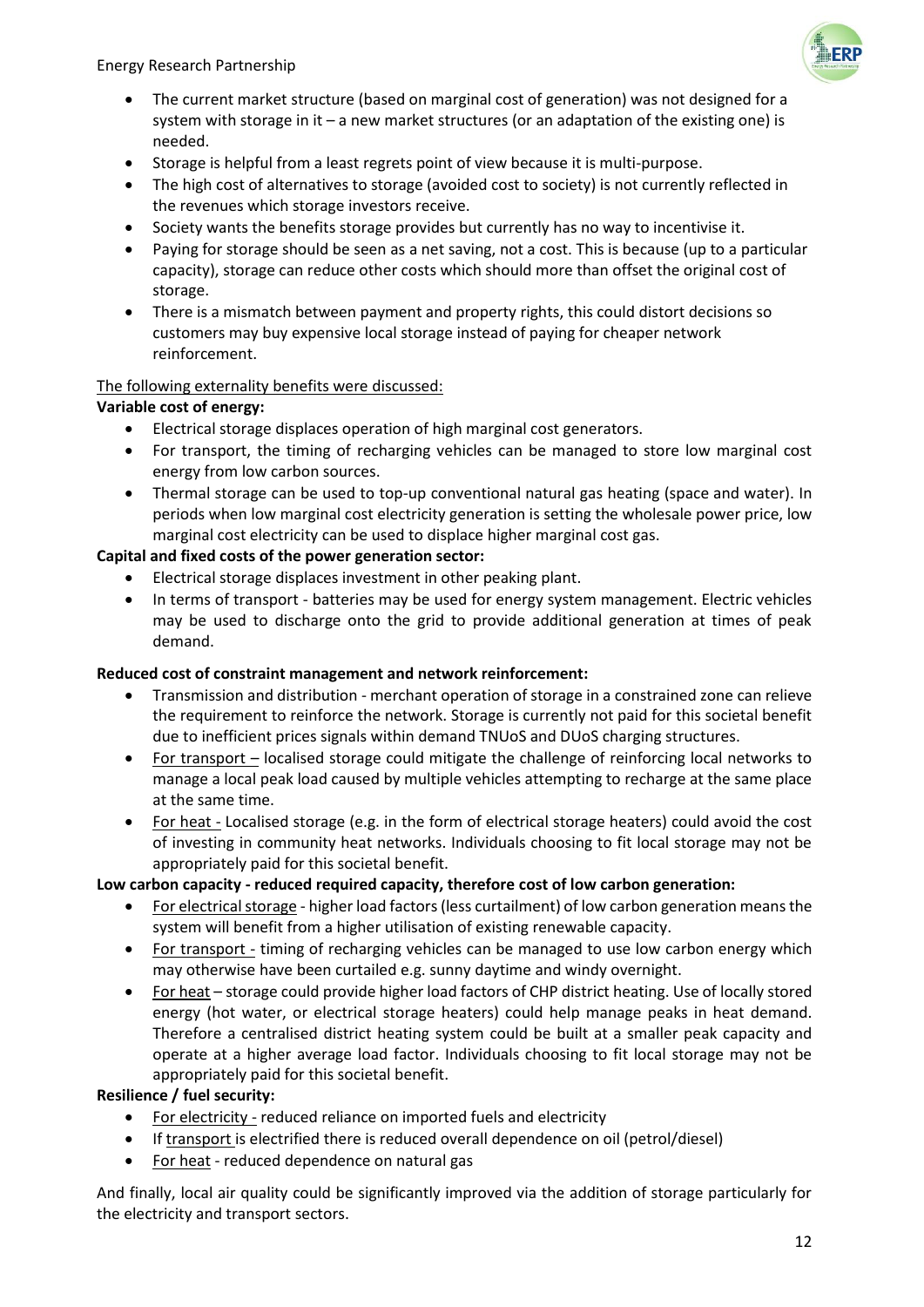

## Potential Solutions

- Time of Use Tariffs (ToU) can help to encourage storage by encouraging consumers to use energy at the right times. Electricity and heat tariffs paid by consumers need to reflect the realtime cost of that electricity and heat at the time it is supplied.
- Energy costs are distorted by the higher costs of electricity which makes costs of services such as Energy Storage more expensive: for example consider how we pay for renewables – this is paid for via electricity bills. Government attempts to reduce carbon intensity of the energy industry is therefore borne by those utilising electricity rather than other/all forms of energy.
- DNOs/TNOs are not currently permitted to run energy storage / generation sites. However, where there is a need to reinforce a particular area and energy storage is one option vs a generation option/alternative. Is there a way to close the gap in the decision-making process so that no unnecessary reinforcements take place and the market is opened up to energy storage options also?
- Direct intervention: A "system architect" takes action as a central buyer to pay for storage on society's behalf. This could be done through a competitive structure equivalent to the Cap and Floor for interconnectors, Capacity Mechanism auction, or CfD auction. Options
- Network: take a cost reflective approach to exposing storage investors to the cost/saving of network investment which they cause.
- Spread the cost of decarbonisation across all energy: storage breaks down barriers between silos and enables arbitrage of prices between the electricity system, transport and heat which have not been previously possible. Currently, the cost of government decarbonisation policy currently falls disproportionately on the price of electricity rather than heat, or transport. This causes a market distortion which would cause inefficient dispatch of storage assets to arbitrage between tax and policy regimes instead of fundamental economic value. Unless this distortion is corrected, then inefficient dispatch and investment (amount, type and location) of storage will result in higher costs to society and higher costs to customers.

*"A 'system of the future' should have consumers at the heart of it and therefore we should let consumers decide what level of system resilience (insurance) they are willing to pay for, as well as where they source their energy. Consumers need to be provided with an informed choice regarding performance / availability / source / cost etc."*

*"Electrical energy storage is not a panacea - there are alternative solutions with similar benefits, however various system-wide energy storage mediums (including electrical storage) provide the key benefits of flexibility, resilience and security for the system. It is important to understand the different benefits which different types of solutions can provide."*

> *"The reason that a separate regulatory structure for storage may not be required is because we are assessing the situation in reverse. The key point is that the current regulatory structure ought to be able to accommodate storage and its services therefore having a separate structure for storage would only make things worse."*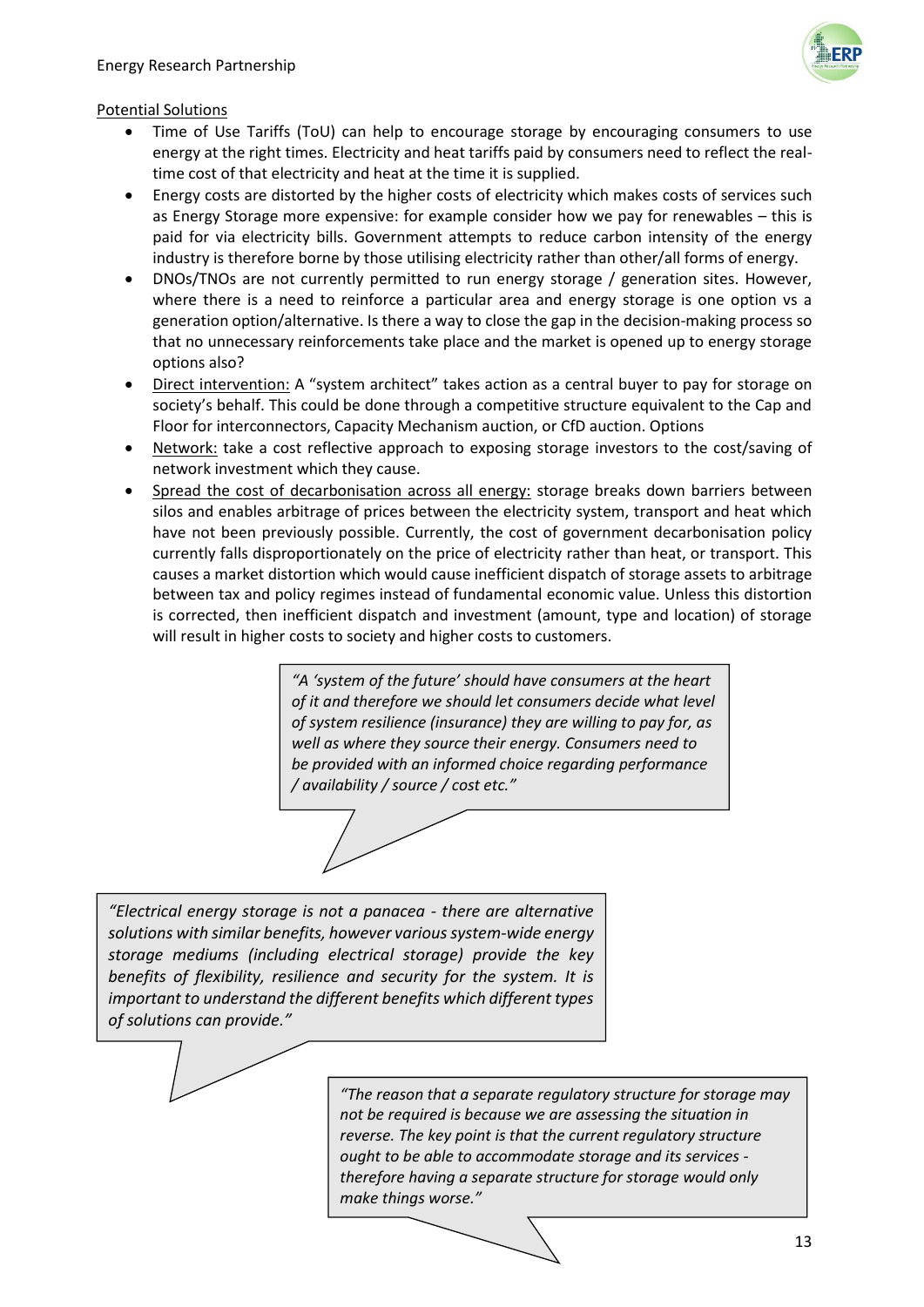

## **3. Panel Session & Debate**

The panel session consisted of short 5 minute thought pieces from the following guest speakers / workshop attendees. Brief notes from the sessions have been included below.

- 1. **David Dorsett**, Uniper Energy (Gas Storage)
- 2. **Keith Bevis**, EValu8 Transport Innovations Limited (Transport EVs)
- 3. **Damian Clough**, National Grid (Charging Methodologies Electricity)
- 4. **David Casale**, Turquoise & **Bruce Huber**, Alexa-Capital (Finance & Investment)
- 5. **Richard Heap**, ERP (Hydrogen)

## **3.1 - Gas Storage**



- Gas Storage isn't always mentioned in the same debate as 'energy storage' so it is refreshing to see such broad discussion.
- Gas has an important role to play in managing the energy trilemma. It is at the centre of a low carbon future: with the closure of coal; intermittent renewable generation and more new gas fired power generation being required.
- However, viability is under threat with revenues falling dramatically, so will there be enough gas storage to fulfil the role?
- The first graph in the slide above has been extracted from National Grid. With the decline in UKCS production of gas, we are relying much more heavily on imported gas from global sources with increased security of supply risk.
- Gas storage therefore plays an important role in meeting gas generation requirements and alongside renewables and increased intermittency.
- The full value of benefits are not reflected in market prices.
- The graph at bottom-left shows how the development of the *summer/winter spread* from which the intrinsic value of gas storage is derived i.e. the value of gas storing in summer and using it in winter. We ideally want that spread to be as high as possible. That value has declined steadily over last decade and value is now very small.
- The graph on the bottom-right shows *daily* or *within day volatility.* Fast churn storage is able to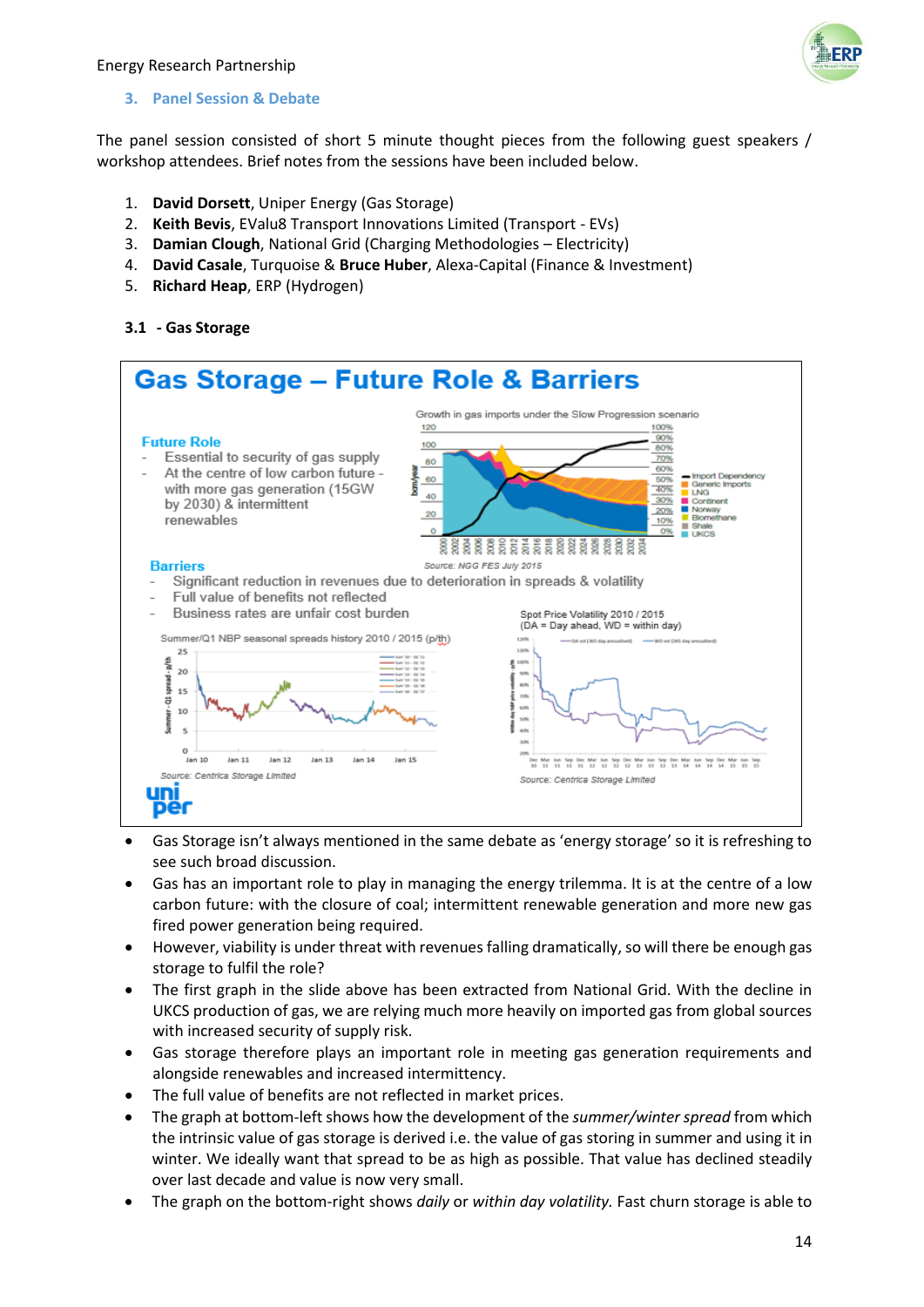

capture this extrinsic value on top of the intrinsic value*.* This also shows a significant decline over last decade – the value has more than halved since 2010.

- For many gas storage assets, the value today compared to 10 years ago is significantly lower. The amount earnt from the market place today would not cover the costs of owning and running the storage and certainly wouldn't receive a ROI.
- A key barrier is that if we require more gas storage in future, we certainly won't get people investing in it now and those that do own gas storage now, may well withdraw from the market because costs are not currently being met.
- If we see gas as critical to the future whole energy storage system, actions and considerations need to be taken now. How do we value the full range of services/benefits from gas storage? There are solutions to be considered e.g. support in the form of long-term contracts and reducing some of the underlying cost burdens that the gas sector has. Additionally, the tax that the industry pays through business rates is huge compared to the revenue - that is something that government can directly effect to keep the industry going.

| <b>Barrier</b>   | Y/N | <b>Issue</b>                                                                                                                                | <b>Possible Solutions</b><br>(proposed by GSOG)                                                                                      |
|------------------|-----|---------------------------------------------------------------------------------------------------------------------------------------------|--------------------------------------------------------------------------------------------------------------------------------------|
| <b>Finance</b>   | v   | Unable to raise finance if future income $\le$ costs                                                                                        | Recognise the full value of the                                                                                                      |
| Legal            | Ν   | No major issues                                                                                                                             | benefits provided by gas storage<br>e.g. direct subsidies to "top-up"<br>revenues                                                    |
| Commercial       |     | Low volatility & spreads<br>Market does not reward full benefits of gas storage!                                                            | Reduce the cost burden - make<br>business rates fair                                                                                 |
| <b>Political</b> |     | No appetite from Govt.<br>to address unfair cost burden i.e. business rates<br>to intervene to support revenues<br>$\overline{\phantom{a}}$ | Value the within day flexibility<br>services gas storage can provide<br>gas system e.g. via an obligation on<br><b>National Grid</b> |
| Regulatory       |     | Burden of reporting / transparency requirements<br>(REMIT)<br>Uncertainty over future transportation tariffs                                | <b>Reduce network (transportation)</b><br>tariffs to reflect the real value of gas<br>storage to the system                          |

## **3.2 - Storage in Transport (EVs):**

- A Project Keith Bevis and team has worked on considers two issues relating to EVs: 1) a supply of batteries and 2) a need for urgent energy. This short session focused mainly around the second issue.
- Charging of Lithium-ion batteries is an issue how we charge them using existing electricity infrastructure.
- Secondly, what can we do with them / how can we use them most usefully?
- In terms of charging we need to consider where do we use/require EVs most? (I.e. in what locations?) There will be lots of EVs used in the city but also increasingly over longer distances. We therefore need to plan for rapid charging in places where we hadn't necessarily planned to have that service/amount of electricity available (e.g. service stations on truck routes away from urban areas, with low capacity grid connections).
- Storage therefore becomes important as a way of coping with the instant demand for 20 minutes of high-energy use for charging. Storage can help to support charging infrastructure, instead of extending/reinforcing network infrastructure.
- A process can be developed of using batteries as storage to support the infrastructure at the locations it is needed. Instead of building a new substation or reinforcing a network circuit, you can add a small battery at the charging location that is charged slowly through the low-capacity connection at times of low demand (e.g. overnight) and can then discharged rapidly to charge EVs.
- Batteries are used across the market in three main areas: 1) the micro (domestic) level e.g. solar PV + storage to provide power in the evening 2) EVs providing storage at the end of supply infrastructure and 3) grid-support energy - a major development. Investment is pumped into these three areas for different reasons.
- In terms of EVs vs Hydrogen vehicles, there is a risk of investing in EVs when the industry may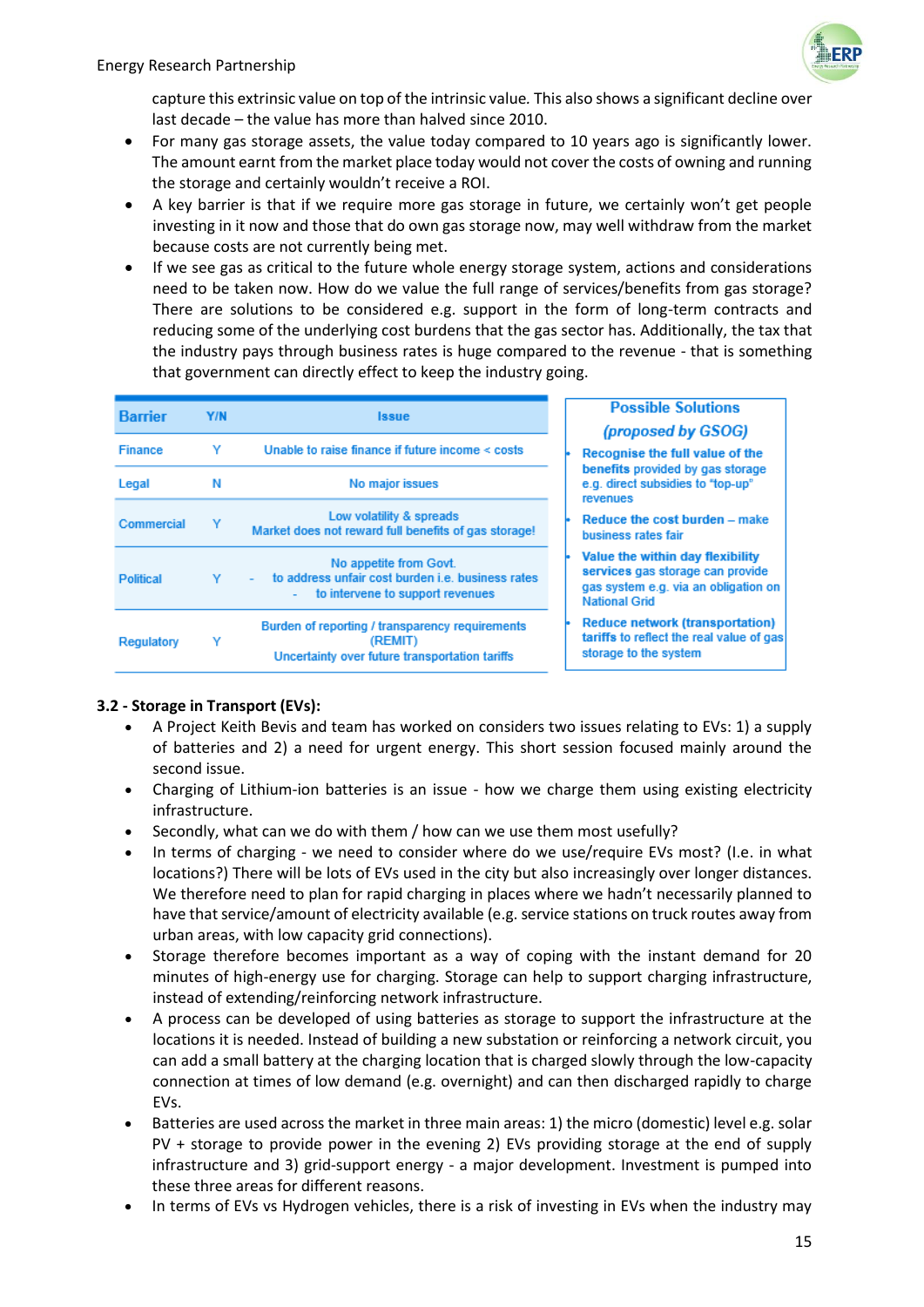produce lots of hydrogen vehicle options. This could make the EV investment redundant and the infrastructure would be wasted. It is a difficult decision for government/investors to make. Do we invest in infrastructure to support the system at the delivery end or will hydrogen technologies replace electrification of transport in the medium term?

# **3.3 – Finance (Bruce Huber, Alexa Capital)**

- Re-emphasised the point that there is no shortage of capital available for energy storage. The challenge is that the low cost of capital flows around predictable cash flows and there is arguably a shortage of *risk capital*.
- The challenge for regulation or system development, is that we are going through a system change based in part on 20<sup>th</sup> century procurement strategies but we are shifting to a  $21^{st}$  century distributed, decentralised system so are caught between the two.
- We have certain assets (e.g. storage) that are viewed as more risky and therefore have to be financed solely with equity (at a cost of  $20+%$ ) – the cost of infrastructure debt is in the low single digits.
- Today we see big pension funds who are desperate to put capital to work into the energy market place but only where there are predictable returns of capital. There is a debt vs equity allocation mismatch and that's where improvements of regulatory systems can address this and ensure that the lowest cost of capital comes into the transformation of the system.
- There are investor biases: investors are putting a lower cost of capital on decentralised low carbon solutions and a higher cost of capital on larger projects that are deemed as risky. The capital markets are waking up to this new system paradigm – this is why storage is so 'hot' today. There is lots of interest in storage projects from investors but a challenge in where and how the capital flows?
- Average power prices are dropping as a result of renewables but price volatility is increasing storage can address this and the market will help determine the storage system solution of choice.
- Optionality as we invest in storage and other solutions is interesting and important. E.g. multiple services from one solution for the home, vehicles and grid support – why can't we have it all? The market will be looking for opportunities and multiple streams of revenue. Solutions such as storage can provide flexibility for the system but also for investor return.
- Keeping options open is important e.g.in the California market where they are putting larger scale storage behind the meter but still selling services into the balancing market.
- There was a useful comment which referred to the issue of the way competitive markets drive the price down to short-run marginal cost, therefore participants will find it difficult to recover their long-run marginal cost (capital investment). This is a problem for capital intensive projects such as storage. This is why the Capacity Mechanism was developed for dispatchable plant.
- Finally, there is a differentiation between infrastructure investing and risk-investing. Some investors believe they are investing in infrastructure that then turns out to be a risk investment. This is a challenge for storage as a whole. AMS – able to grow so quickly because California regulated storage so they had to. 4 year contracts aren't going to be enough for the UK.

## **Finance (David Casale, Turquoise):**

- Should we consider an upfront payment for energy a universal pre-payment system?
- Consumers could pick what type of energy they wanted and insurance products would be easier.
- The digital world as a driver for the energy industry and payments (e.g. smart meters) should not be underestimated. It is risky to assume that the energy industry is somehow defended from the digital era.
- Agrees there is loads of money but a lack of clarity over projects to invest in (i.e. the right ones).
- Believes there will be a revolution in relation to energy system regulation and governance for smaller system and localised generation. However we will still need a central government push for large flexibility assets (interconnectors or large scale storage).
- Looking at energy storage issues: at the larger scale the financial structure is more known for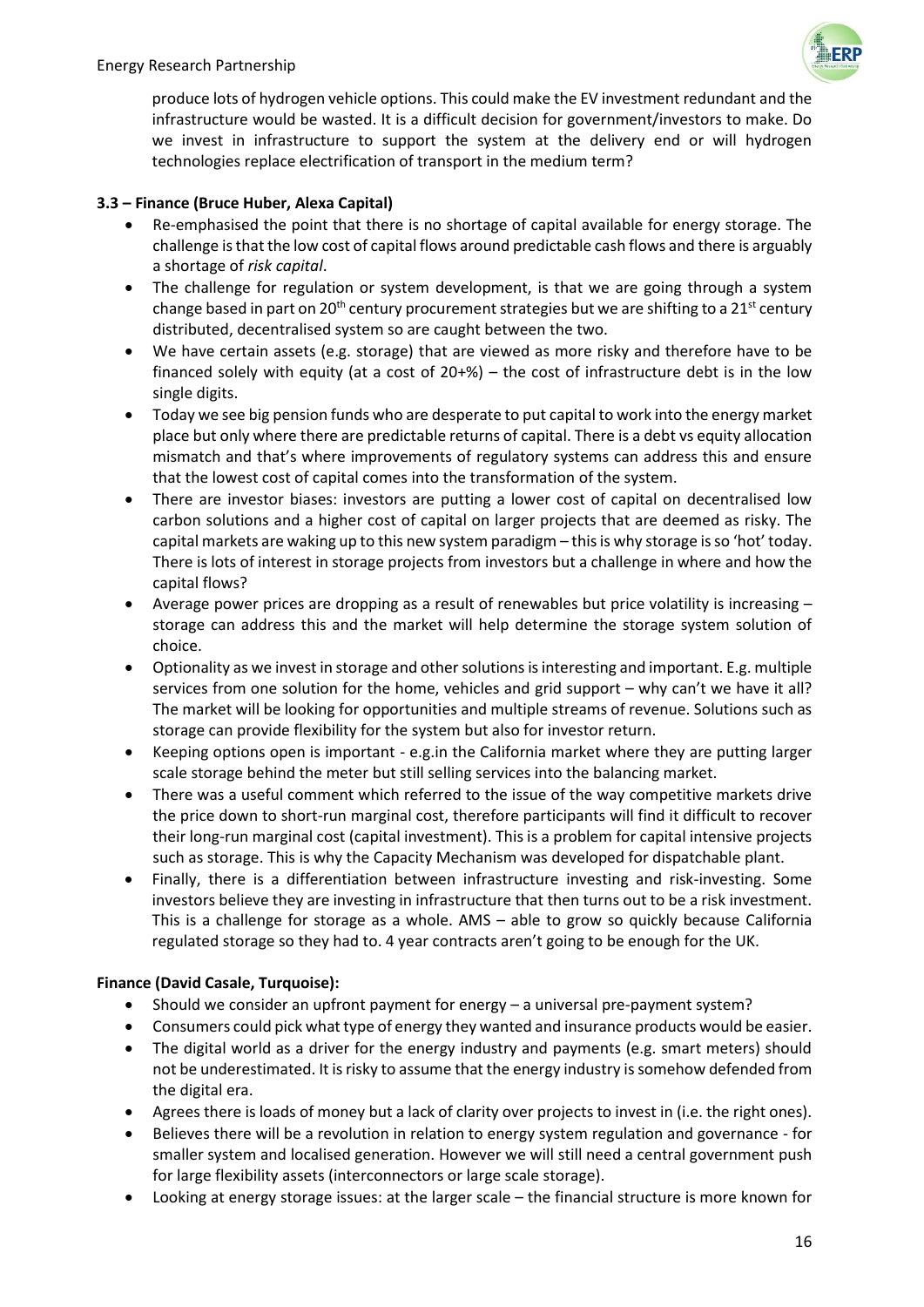OFTO (similar STOR-TO) but information/leadership is lacking. When the UK is ready to build large-scale assets, i.e. when these have been identified by a system architect and when the scale of project is known, then these can be covered by long-term contracts which lowers the cost of capital. Infrastructure investors will be queuing up to finance these but are currently very frustrated as the projects aren't coming forward.

- At smaller scale e.g. the Venture Capital world (such as Turquoise), risk capital is tricky. In the battery world, risk capital has been thrown at it for very little return.
- Finally, there are the one-off projects which are covered in terms of capital e.g. EHFR bids. Although the 4 year contracts don't reflect investor's (or the technology's) need. Financiers need a firm understanding of where the revenue will come from.

# **3.4 - Charging Methodologies (electrical storage):**

- DUoS and BSUoS are repeatedly raised as 'blockers'.
- National Grid are open to changes here but these need justification (and need to be fair to existing storage providers as well as new ones).
- National Grid recognised that a level playing field is needed. Charges aren't necessarily cost reflective currently and they are looking at these charges (TNUoS and DUoS) to assess what can work well for all industry participants (not just Energy Storage participants).
- Greater input is required from the energy storage community as to what the benefits being provided from storage are and whether and how these need to be treated differently. National Grid are keen for the process to be two-way.
- From a charging perspective, unfortunately changes can't happen quickly. In the mean-time, are there any quick-wins that can put in place to help? E.g. Tariffs provision, information sources?
- Attendees were reminded that charging methodologies are 'open governance', and can be changed if needed. National Grid is interested in the smaller view-points, not just the big industry players.

There was a question regarding double-charging of storage, whether it is true and if so how it could be changed.

**Response:** It is true mainly in relation to BSUoS. However the system can be changed if there is a reason to change it. From the TNUoS perspective, if a generator is outputting at peak and the system needs to be reinforced as a result of this, or if new connections are required, then arguably there is justification for the charges. In terms of demand charges being half-hourly metered, it is then improbable that a storage developer would receive a double-charge because the storage operator is unlikely to be consuming power at the Triad times, so is unlikely to pay the Triad charge.

In relation to BSUoS – it is an issue but there are costs associated with using the system at any time, whether taking energy off, or adding to the system. However the argument is that it's double-charging. Care needs to be taken so that storage doesn't use the system and then others have to cover the charges – we need to ensure there is a reason for not paying those costs.

An additional point was raised from a workshop attendee in relation to the cyclisation of charges such as BSUoS. For example: "*National Grid is paying pumped storage for Frequency Response services. The pumped storage site is then charging National Grid to cover the transmission costs that they are having to pay because National Grid are charging them. National Grid is then re-charging via system charges to consumers. National Grid is neutral to this but at a system level it doesn't make sense to increase the cost to consumers in this way. This means new investment is particularly difficult because of these charges."* It was noted that National Grid is open to building a case to removing this block.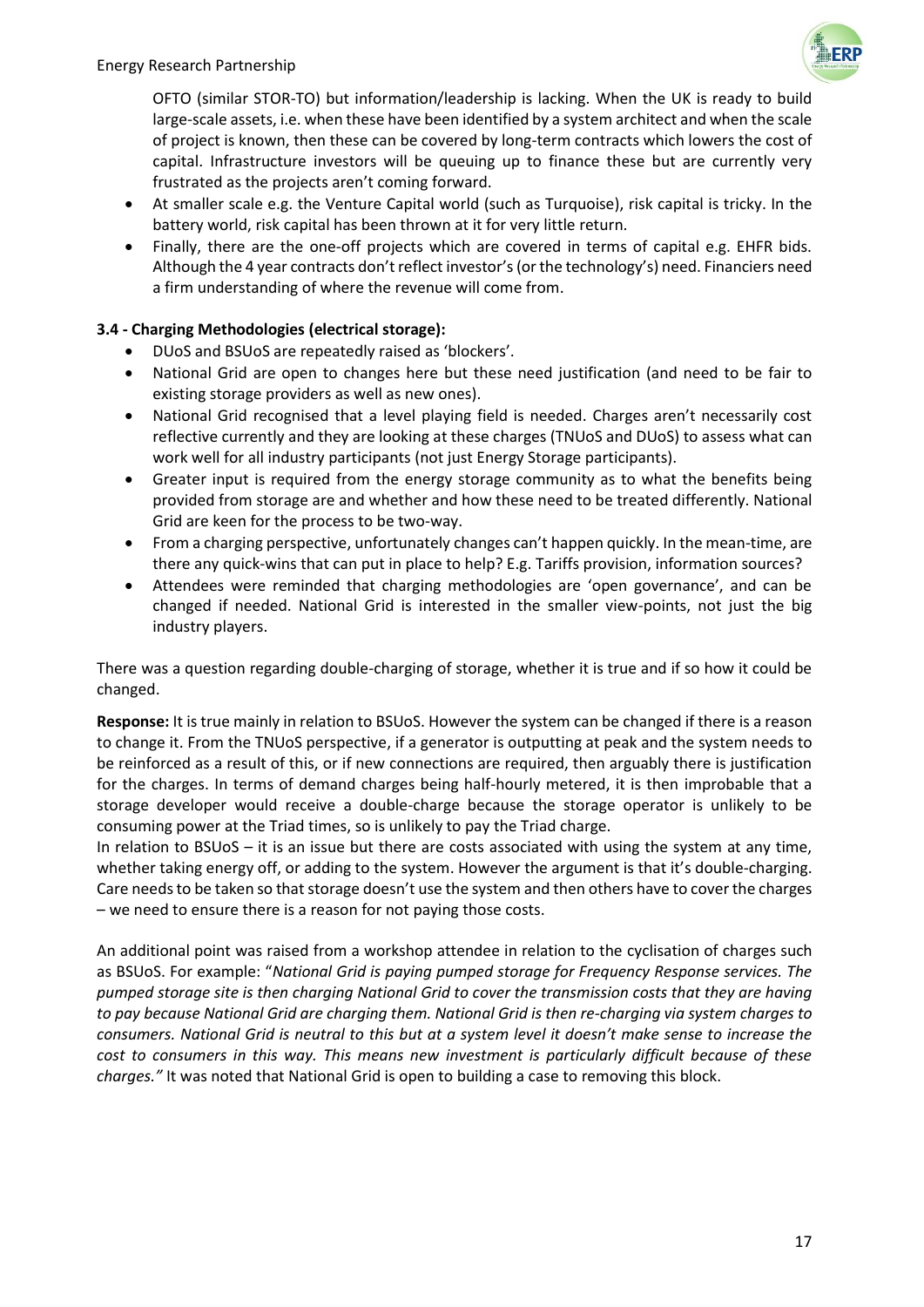

# **3.5 - Hydrogen:**

- There is a big potential market for Hydrogen but clarity is needed regarding how to source the vector at a large scale. Hydrogen can compete with the services provided or avoid some of the issues faced by other forms of storage.
- The round-trip efficiency of Hydrogen is not good so it is unable to be treated like electrical Energy Storage.
- Hydrogen isn't good at short-term time-shifting but does provide other valuable services, take for peak shaving and demand requirements.
- A key benefits is that lots of these options can be standalone and don't necessarily need a hydrogen economy in order to develop.
- There are (briefly) five main options for hydrogen (with associated hydrogen storage):
	- 1. **Power-to-gas** (a large electrolyser is used to convert surplus electricity to hydrogen). This can provide balancing services/ancillary services but we need to inject into existing gas network. A sub-2-second response time is achievable for grid ancillary services and there are benefits with avoided infrastructure upgrades;
	- 2. **Hydrogen cavern storage** e.g. using salt caverns and running a gas turbine to meet peak demand in a similar way to water/pumped storage;
	- 3. **Inter-seasonal/long-term storage** energy density is lower so the difficulty is that you need lots of hydrogen storage.
	- 4. **Refuelling for transport** distributed electrolysers for services to the grid, this requires new transport hydrogen infrastructure.
	- 5. **Conversion of the gas (heat) system to accommodate 100% (or higher volumes) of hydrogen.** This can provide heat from hydrogen rather than gas and reduces the impact of electrification. Boilers then run directly from Hydrogen.

## **Challenges for hydrogen:**

- Hydrogen needs a value due to its one-direction vector nature.
- Hydrogen needs to compete with existing/conventional gas usage and therefore needs a very low price of electricity to produce the hydrogen to make it competitive.
- The UK need CCS to generate the amounts of 'green' (low carbon) hydrogen that would be required at large scale. Could have generation from  $SMR\rightarrow$  electrolysis. Electrolysis from surplus wind would potentially prove to be a difficult reliance as there would be competition for electricity from wind.
- A transition to Hydrogen would need a phased approach and lots of infrastructure upgrades.

## **Benefits of hydrogen:**

- Can use existing infrastructure although this will need to be adapted to accommodate hydrogen (there is currently a low percentage accommodation level.)
- Can serve multiple markets: transport, heat, power but need to use cross-sector / vector approach to assess the full value of hydrogen. The current siloed approach doesn't necessarily value this multiple service and makes it difficult to model a hydrogen world.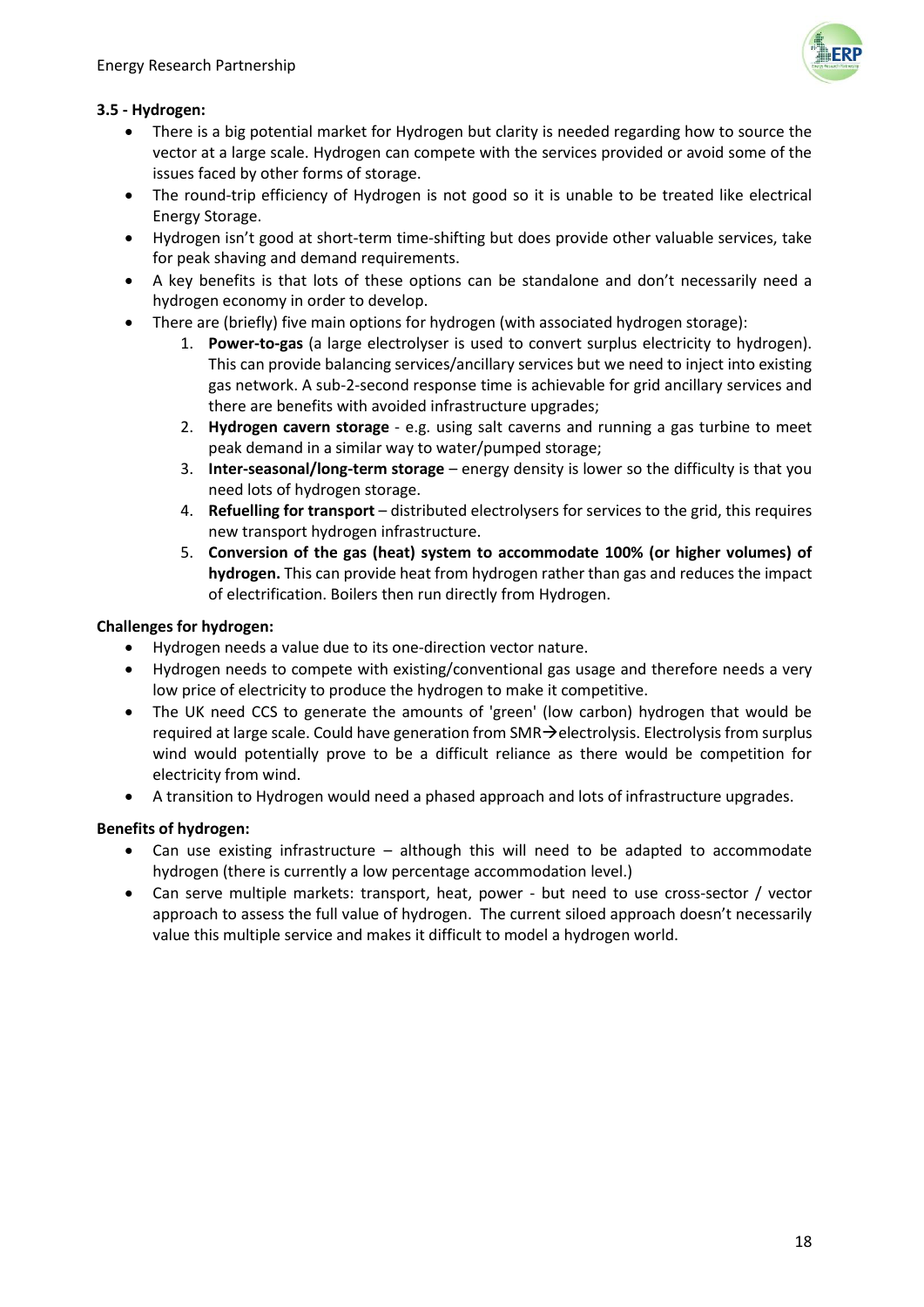

## **4. DECC Presentation & Discussion (Danae Marshall – DECC Energy Storage Policy)**

- Noted the recent DECC Publication: Towards a Smart Energy System where opportunities and barriers relating to smart energy (including energy storage) are covered.
- Also noted that a DECC call for evidence will be put out shortly focusing on themes e.g.:
	- o Levelling the playing field for techs such as storage (and others)
	- o Delivering clearer price signals to the market/consumers
	- $\circ$  Catalysing further innovation for all smart technologies, again including but not confined to storage.
	- $\circ$  Future energy system considerations and increasing analysis and evidence base.
- Workshop attendees were encouraged to input, with the responses to this call for evidence due to be published in the autumn.
- The call for evidence will also focus on some barriers: e.g. planning for storage projects help with getting through the planning process and improving investor confidence.
- Another focus is final consumption levies. Is storage a final consumer? At the moment it's looking as though it's not and may therefore be removed from the final levies arrangement.
- Regulatory clarity is sought where and how should storage sit in legislation? Do we need to do something different? An Ownership question for DNOs and TSOs - should they be able to own storage? There *are* mechanisms available to allow ownership. How much should they be able to use them? How can we get storage connected more quickly and does storage need a new charging regime?
- It is recognised that storage fits into missing markets and stacking values (this is the same for DSR). How do aggregators stack value? Storage could benefit at the SME and domestic scale from stronger price signals.
- DECC's call for evidence focuses largely on electricity storage but Danae and team have strong links with the heat and hydrogen teams in DECC also.

# **Regulatory considerations ahead of the Call** for Evidence



| Planning                        | • DECC-led: issues of time, scale and boosting<br>investor confidence                                 |
|---------------------------------|-------------------------------------------------------------------------------------------------------|
| <b>Final Consumption Levies</b> | • DECC-led: issue of exempting distribution-sited<br>storage from policy charges (RO, FiTs, CCL)      |
| <b>Regulatory Clarity</b>       | • Jointly led: issue of where and how storage sits<br>in legislation                                  |
| Ownership                       | • Jointly led: issue of who can or should own<br>storage                                              |
| Connections                     | Ofgem-led: issues of priority, cost, duration and<br>status of existing generators installing storage |
| <b>Network Charging</b>         | Ofgem-led: issue of 'double-charging' on import<br>٠<br>and export                                    |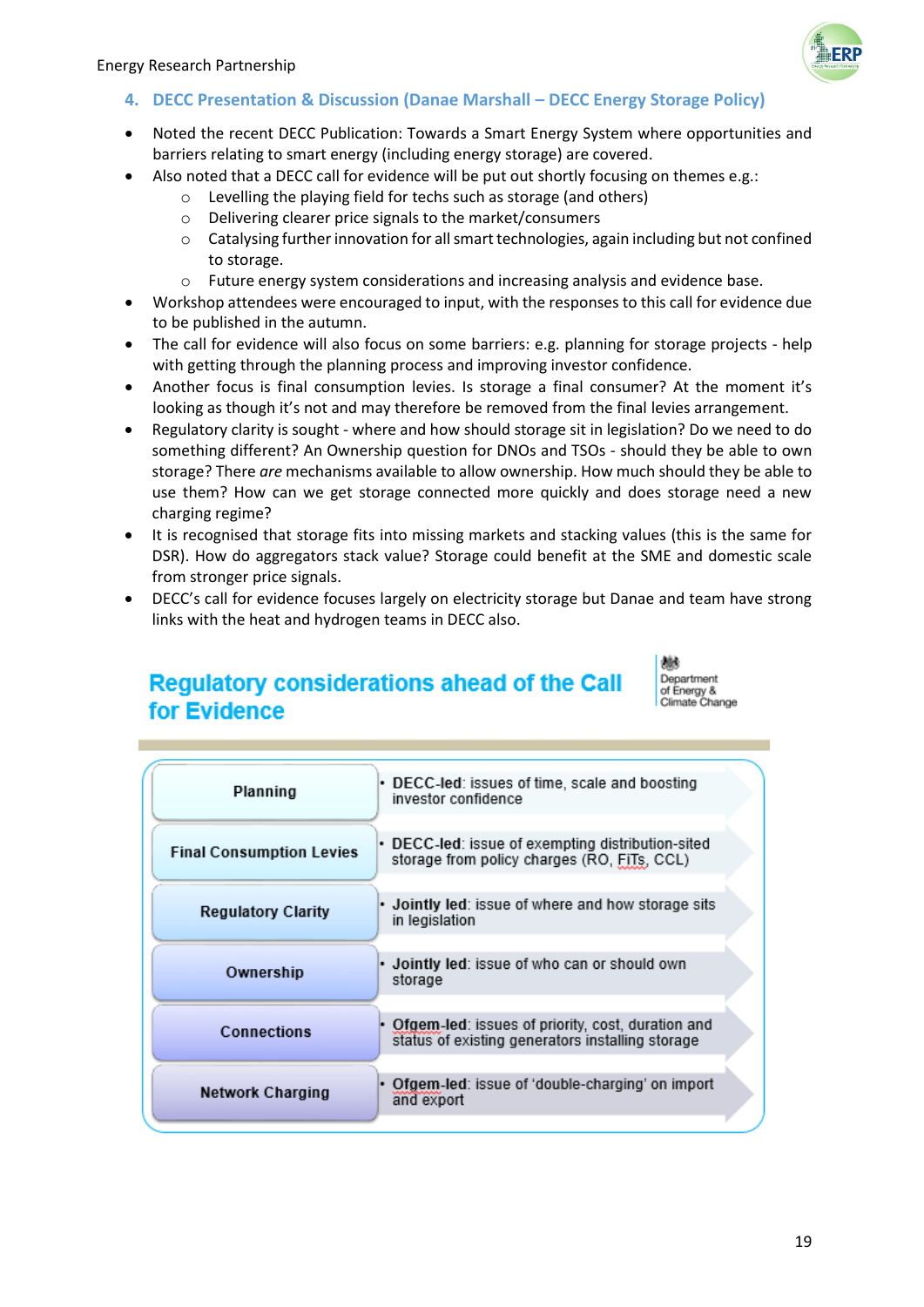

# Other DECC-led considerations ahead of the **Call for Evidence**

抛试 Department<br>of Energy &<br>Climate Change



#### **Questions were posed to workshop attendees:**

**It is acknowledged that there is a lack of definition for storage in regulation and legislation in the EU & UK. How does a lack of definition for storage affect all the other barriers for storage? Does this need to be addressed and will a defintion help with the barriers? How should storage be defined and how should we approach the definitions?**

It was noted that Ofgem don't believe network operators should own storage. It is a question of how storage sits within the EU's  $3<sup>rd</sup>$  package. Storage does get caught between the supply and generation definition within the package. Therefore just like other generators, DNOs and TSOs have to unbundle and are caught by the restrictions of 'unbundling'. This doesn't mean that they can't own or operate storage devices. DECC is looking for an EU perspective on this.

 It is helpful to turn the question round: Under current mechanisms, are the incentive structures appropriate to allow network operators to procure storage from third parties so network operators have the incentives to run/maintain networks in the most efficient way possible e.g. under RIIO frameworks etc? Therefore under that system, can networks effectively use storage for management? Ofgem think 'yes' the incentive structure is there for storage, but it is something that they would like feedback on. Is the structure sufficient for network operators with storage?

A comment was made stating that: *"the reason that a separate regulatory structure for storage may not be required is because we are assessing the situation in reverse. The key point is that the current regulatory structure ought to be able to accommodate storage and its services - therefore having a separate structure for storage would only make things worse."*

*"We need an overall conceptualisation of how the whole system works. There is a perfectly rational structure that states that any storage upside of the supply connection of a generator is generation and is hidden within the business model /op model of the generator. Any storage downstream of a customers' meter is consumption and is hidden within the business model of the customer and their aggregator. Therefore any storage that is connected to a network, is a regulated monopoly system resource capital asset. That seems to the most logical route for storage - whether it's right or not, or should be adopted is another question. If another model is adopted, you need another model of system services and interactions, which defines why you choose to regulate and provide guaranteed returns to some assets and not others."*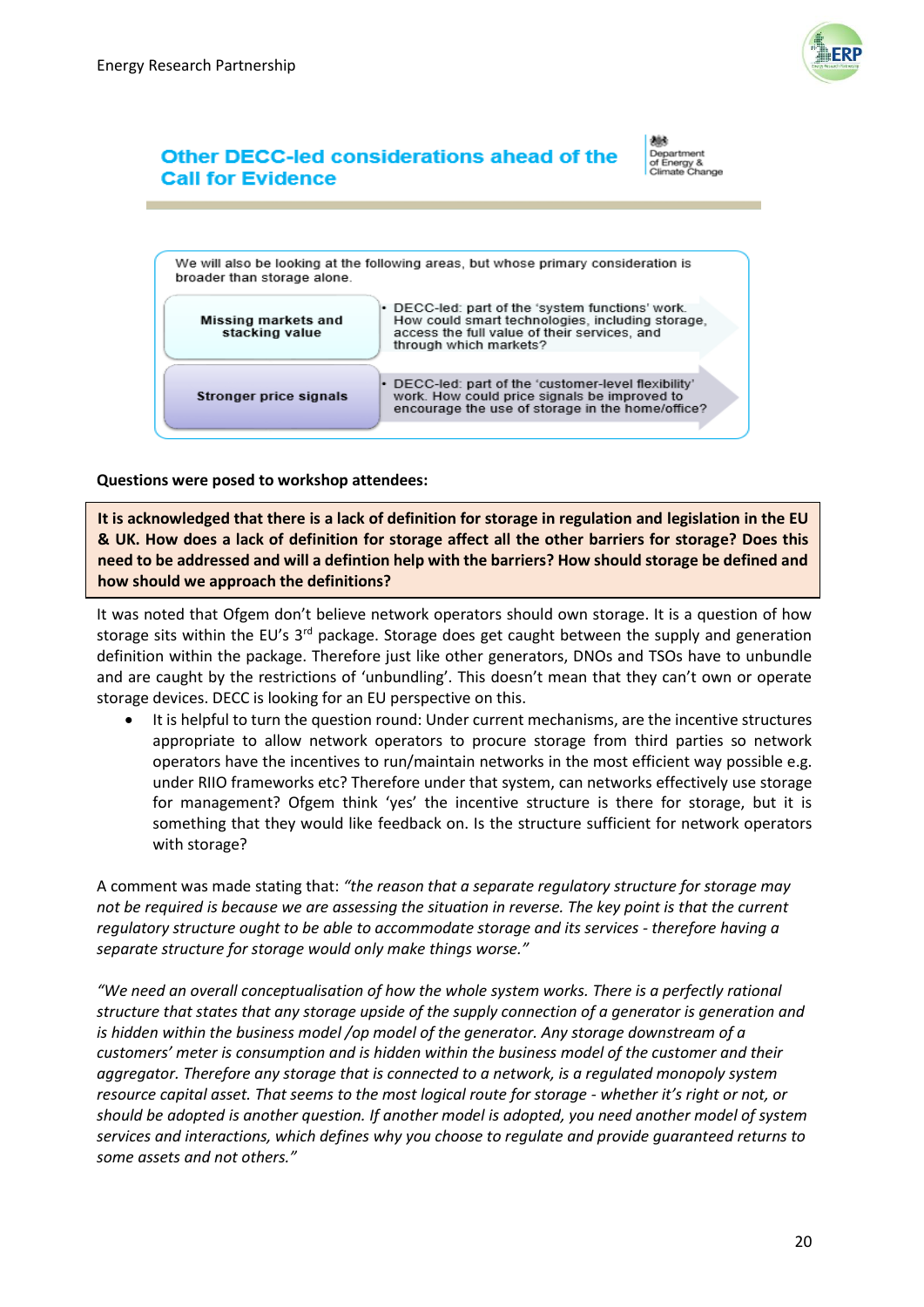

DECC are looking at how to make the system better for storage. It doesn't have to be a separate system – can we tweak the current structures?

It was also noted that the UK could learn from case studies in countries on the continent such as Italy (TERNA) and Germany (VMAG) where there is already some recognition that regulation on the continent needs to change because of the added benefits that storage can bring in relation to intermittent supply of power.

From finance markets perspective, it would be frightening to down a regulatory path that is choosing champions from a technology standpoint. Solutions need to be regulated e.g. incentivisation for flexibility and resilience. Allow the innovation of the market to come up with individual technology solutions. We need to ensure there is room for innovation to stimulate capital flow.

#### **Defintions:**

- Storage whole system storage unless specified otherwise
- 'We' The UK
- 'Top down' government led
- 'Bottom-up' –consumer/domestic led
- LCOE Levelised Cost of Energy (or LCOS levelised cost of storage)
- PPAs Power Purchase Agreements
- UKCS UK Continental Shelf

#### **For information:**

**Project Chair:** Peter Bance, Origami Energy **ERP Analyst**: Helen K Thomas

**Project Steering Group:** Keith MacLean (ERP Co-chair), Craig Edgar (Atkins), Martin Southall (GE), Stephen Marland (National Grid), David Butler (Scottish Enterprise), Judith Ross (Ofgem), Sally Fenton (DECC), John Tindal (SSE), Allen Creedy / Andrew Poole (Federation of Small Businesses), Andrew Lever / David Sanders (Carbon Trust).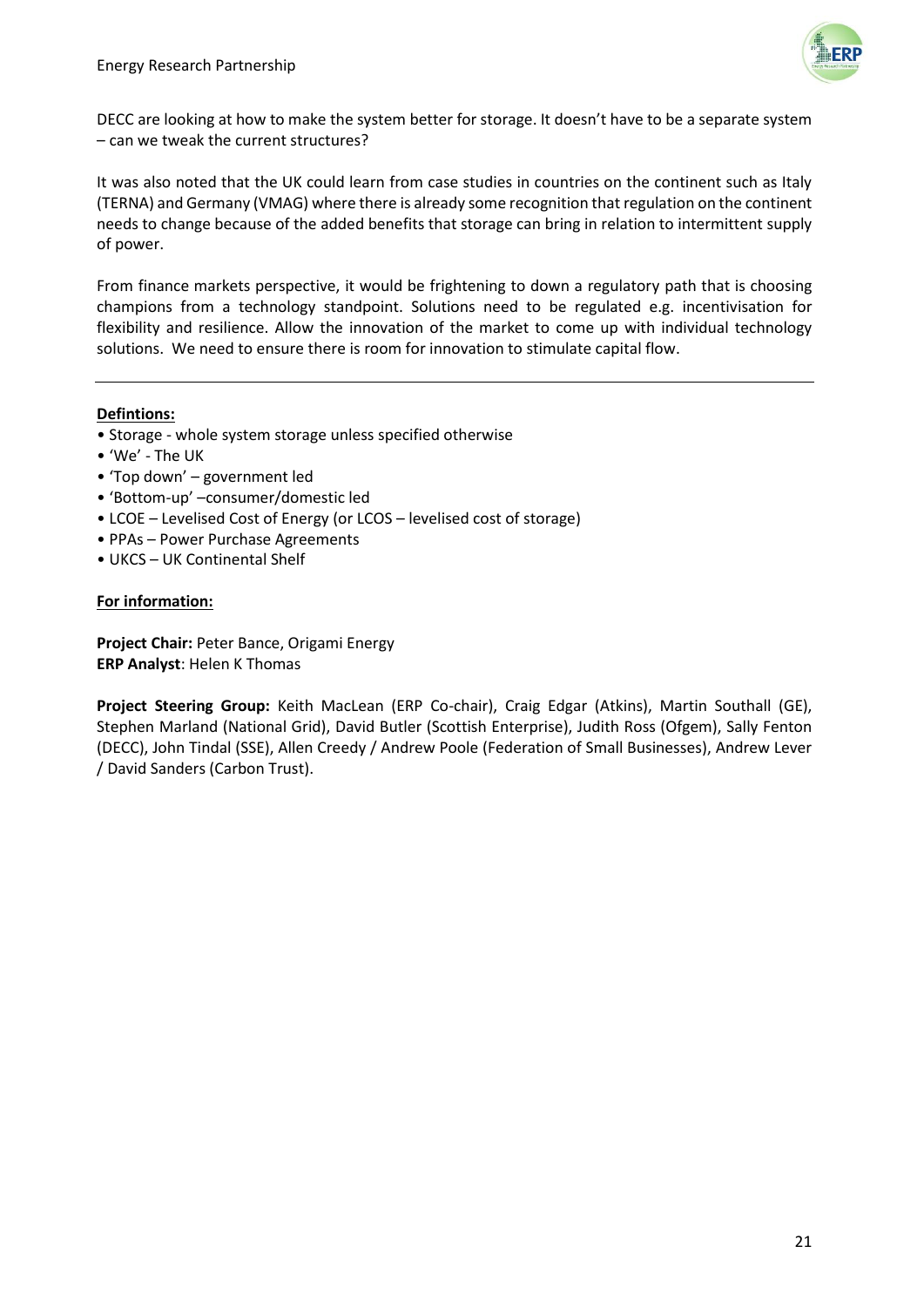

# **Appendix 1 – Workshop Attendees**

| No.            | <b>First Name</b> | <b>Last Name</b> | <b>Job Title</b>                                              | Organisation                                                       | <b>Area Representing</b>       |
|----------------|-------------------|------------------|---------------------------------------------------------------|--------------------------------------------------------------------|--------------------------------|
| 1              | Colin             | Green            | Head of Regulatory Affairs and<br>Technology                  | <b>ABB</b>                                                         | <b>Technical - Engineering</b> |
| $\overline{2}$ | <b>Bruce</b>      | Huber            | Founder and Managing Partner                                  | Alexa-Capital                                                      | Finance / Investment           |
| 3              | Richard           | Mizzi            | <b>Energy Consultant</b>                                      | Arup                                                               | Renewables & Hydrogen          |
| 4              | Craig             | Edgar            | Head of Global Renewable Energy                               | <b>Atkins</b>                                                      | <b>Steering Group</b>          |
| 5              | Tom               | Harper           | Senior Consultant                                             | <b>Baringa (previously Redpoint)</b>                               | Finance/Markets<br>Consultancy |
| 6              | Andrew            | Levers           | Director of Innovation, Scotland                              | <b>Carbon Trust</b>                                                | <b>Steering Group</b>          |
| $\overline{7}$ | Dr.Andrew         | Pimm             | Professor of Sustainable Energy<br>Systems                    | Centre for Integrated Energy Research - Leeds<br><b>University</b> | Academia                       |
| 8              | Sally             | Fenton           | Project Manager - Innovation<br>Delivery Team                 | <b>DECC</b>                                                        | <b>Steering Group</b>          |
| 9              | Danae             | Marshall         | Smart Energy<br>Team<br>(Energy<br>Storage policy)            | <b>DECC</b>                                                        | Policy                         |
| 10             | Jo                | <b>Howes</b>     | Managing Consultant - Lausanne                                | E4tech                                                             | Consultancy                    |
| 11             | Chris             | <b>Bates</b>     | <b>Modelling Team</b>                                         | <b>EON Gas Storage (Uniper Energy)</b>                             | Gas                            |
| 12             | David             | Dorsett          | Managing Director /<br><b>Business</b><br>Development Manager | <b>EON Gas Storage (Uniper Energy)</b>                             | Gas                            |
| 13             | Helen K           | <b>Thomas</b>    | Research Analyst                                              | <b>ERP</b>                                                         | <b>ERP Team</b>                |
| 14             | Richard           | Heap             | <b>Executive Analyst</b>                                      | <b>ERP</b>                                                         | <b>ERP Team</b>                |
| 15             | Simon             | Cran-McGreehin   | <b>Executive Analyst</b>                                      | <b>ERP</b>                                                         | <b>ERP Team</b>                |
| 16             | Keith             | MacLean          | ERP Co-chair                                                  | <b>ERP Co-chair</b>                                                | <b>Steering Group</b>          |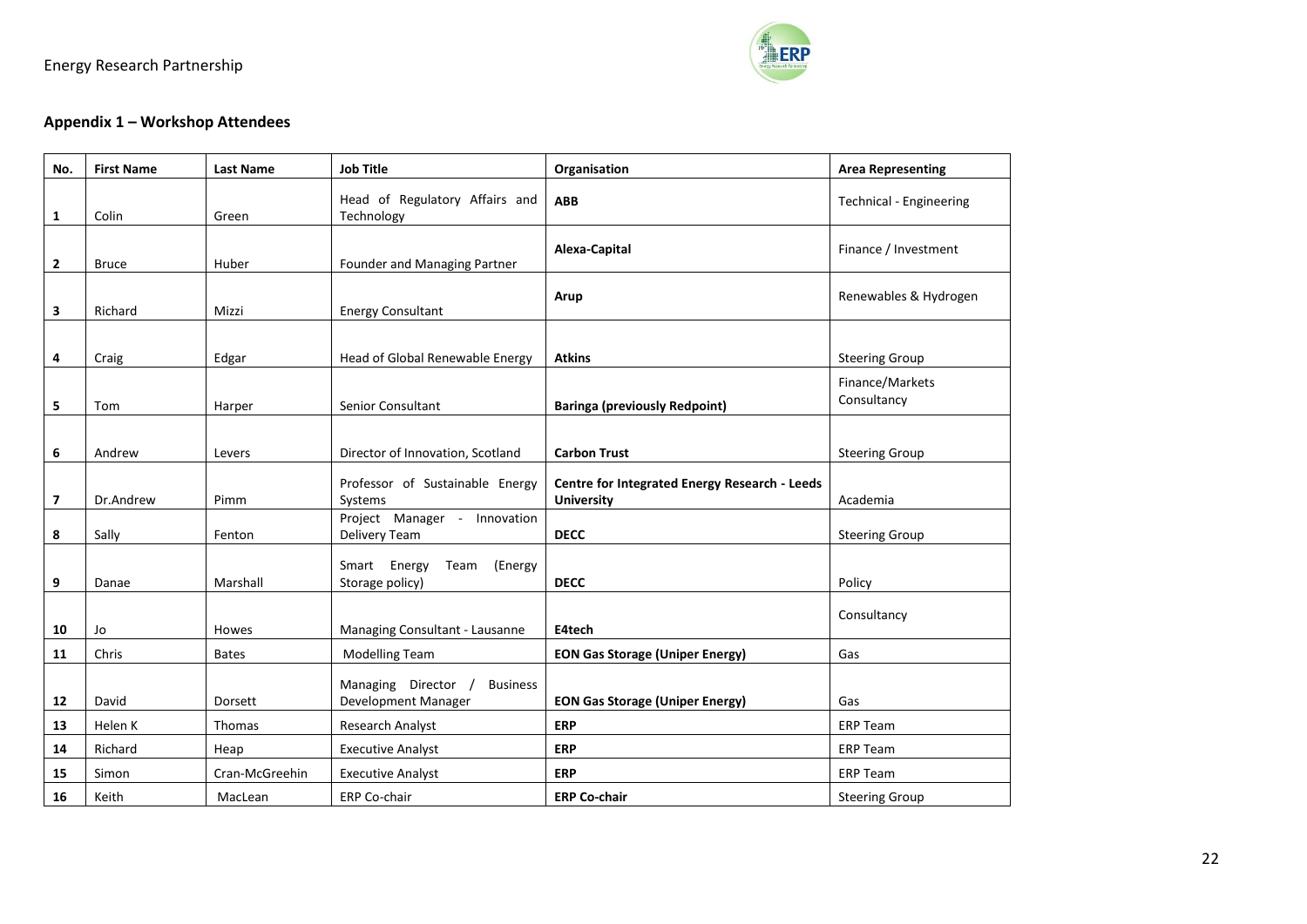

| 17 | Andew          | Haslett          | <b>Chief Engineer</b>                                           | <b>ETI</b>                               | Whole System / Innovation              |
|----|----------------|------------------|-----------------------------------------------------------------|------------------------------------------|----------------------------------------|
| 18 | Dan            | Roberts          | Director                                                        | <b>Frontier Economics</b>                | Consultancy                            |
| 19 | Allen          | Creedy           | Environment, Water and Energy<br>Chairman                       | <b>Federation of Small Businesses</b>    | <b>Steering Group</b>                  |
| 20 | Martin         | Southall         | Lead Project Engineer                                           | <b>GE</b>                                | <b>Steering Group</b>                  |
| 21 | Bill           | Weil             | Partner                                                         | <b>Greencoat Capital</b>                 | Finance / Investment                   |
| 22 | Douglas        | Cheng            | <b>Smart Cities Energy Group</b>                                | Hitachi                                  | <b>OEM</b>                             |
| 23 | Dr.Jonathan    | Radcliffe        | Acting Centre Director and Energy<br>Storage Programme Director | Low Carbon Futures - Uni. Of Birmingham  | Academia                               |
| 24 | Marc           | Sheikh           | EU & Africa Energy Business Leader                              | <b>MWH (Hydro storage design)</b>        | Technical - Pumped Hydro               |
| 25 | Stephen        | Marland          | Manager, Emerging Technology<br>and Innovation                  | <b>National Grid</b>                     | <b>Steering Group</b>                  |
| 26 | Damian         | Clough           | Senior Commercial Analyst                                       | <b>National Grid TNUoS Charging team</b> | Charging / Regulation                  |
| 27 | Deirdre        | Bell             | Senior Policy Manager                                           | Ofgem                                    | Regulation                             |
| 28 | Judith         | Ross             | Head of Network Regulation Policy                               | Ofgem                                    | <b>Steering Group</b><br>Project Chair |
| 29 | Peter          | Bance            | CEO                                                             | Origami                                  | Finance / Investment                   |
| 30 | <b>Nick</b>    | Heyward          | Head of Energy Storage                                          | Origami                                  | <b>Steering Group</b>                  |
| 31 | John           | Prendergast      | <b>Energy Storage Manager</b>                                   | <b>RES</b>                               | Technical                              |
| 32 | Raphael        | Sibille          | Senior Consultant                                               | Ricardo - PPA Energy                     | Renewables                             |
| 33 | <b>Bridgit</b> | Hartland-Johnson | Development<br><b>Business</b><br>Active<br>Power Systems       | <b>Siemens</b>                           | <b>OEM</b>                             |
| 34 | Daniel         | Saker            | <b>Heat Networks</b>                                            | <b>SSE - Thermal</b>                     | Thermal                                |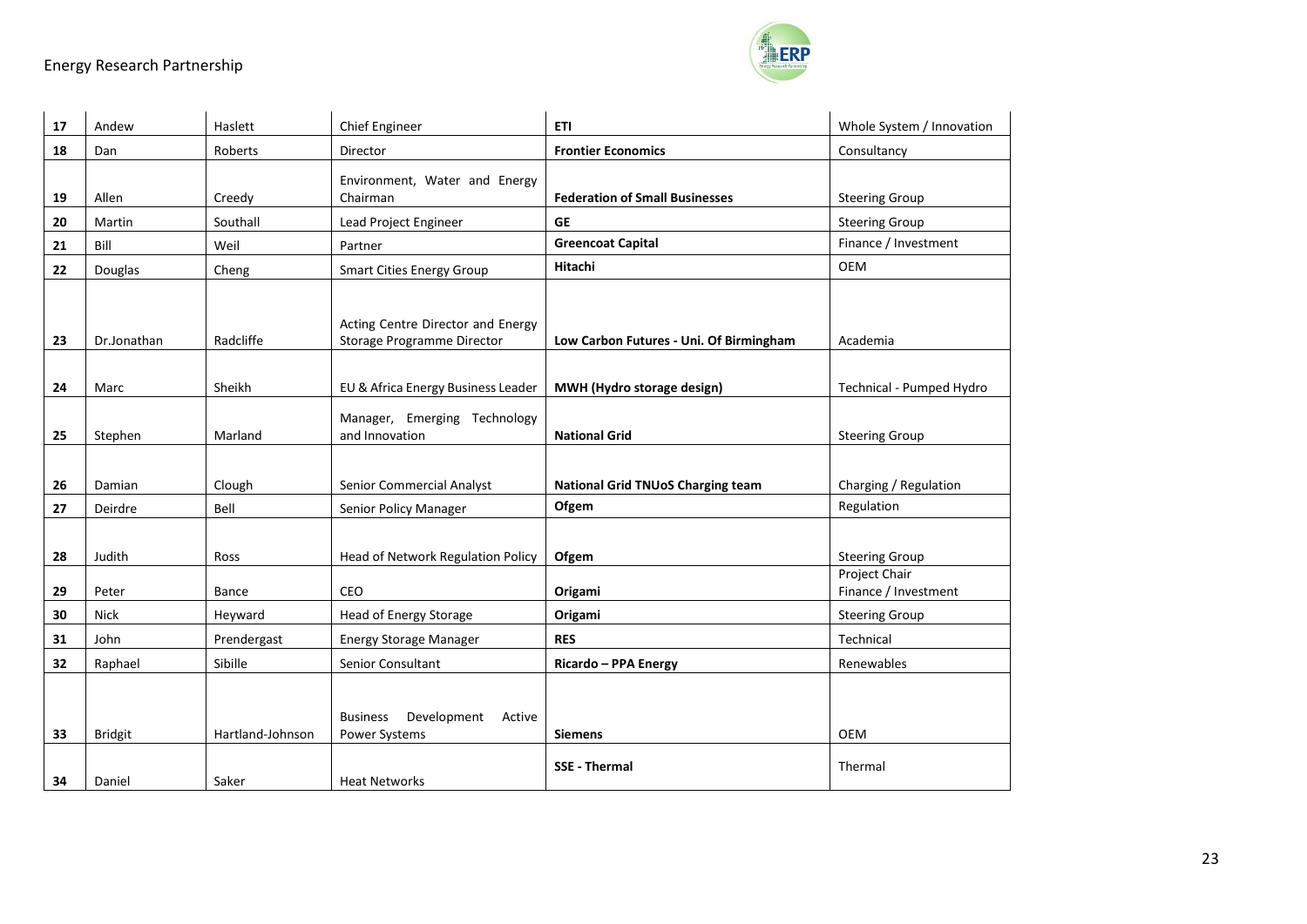| 35 | James    | Huckstepp    | <b>Wholesale Strategy</b>                                              | <b>SSE Strategy Team</b>           | Utility                       |
|----|----------|--------------|------------------------------------------------------------------------|------------------------------------|-------------------------------|
| 36 | John     | Tindal       | Commercial Analyst Power and<br>Renewables                             | <b>SSE</b>                         | <b>Steering Group</b>         |
| 37 | Jo       | Boyd-Wallis  | Principal<br>Planner<br>Strategy<br>(Environment)                      | TfL                                | Transport                     |
| 38 | Matthew  | Webb         | Senior Energy & Carbon Strategy<br>Manager                             | <b>TfL</b>                         | Transport                     |
| 39 | David    | Casale       | Director                                                               | <b>Turquoise International</b>     | Finance/Investment            |
|    |          |              |                                                                        |                                    |                               |
| 40 | Andy     | Hadland      | Chief Development Officer                                              | <b>Arenko CleanTech</b>            | <b>Energy Storage Company</b> |
| 41 | Dr Keith | <b>Bevis</b> | Director of EValu8<br>Managing<br><b>Transport Innovations Limited</b> | <b>University of Hertfordshire</b> | Transport / Academia          |